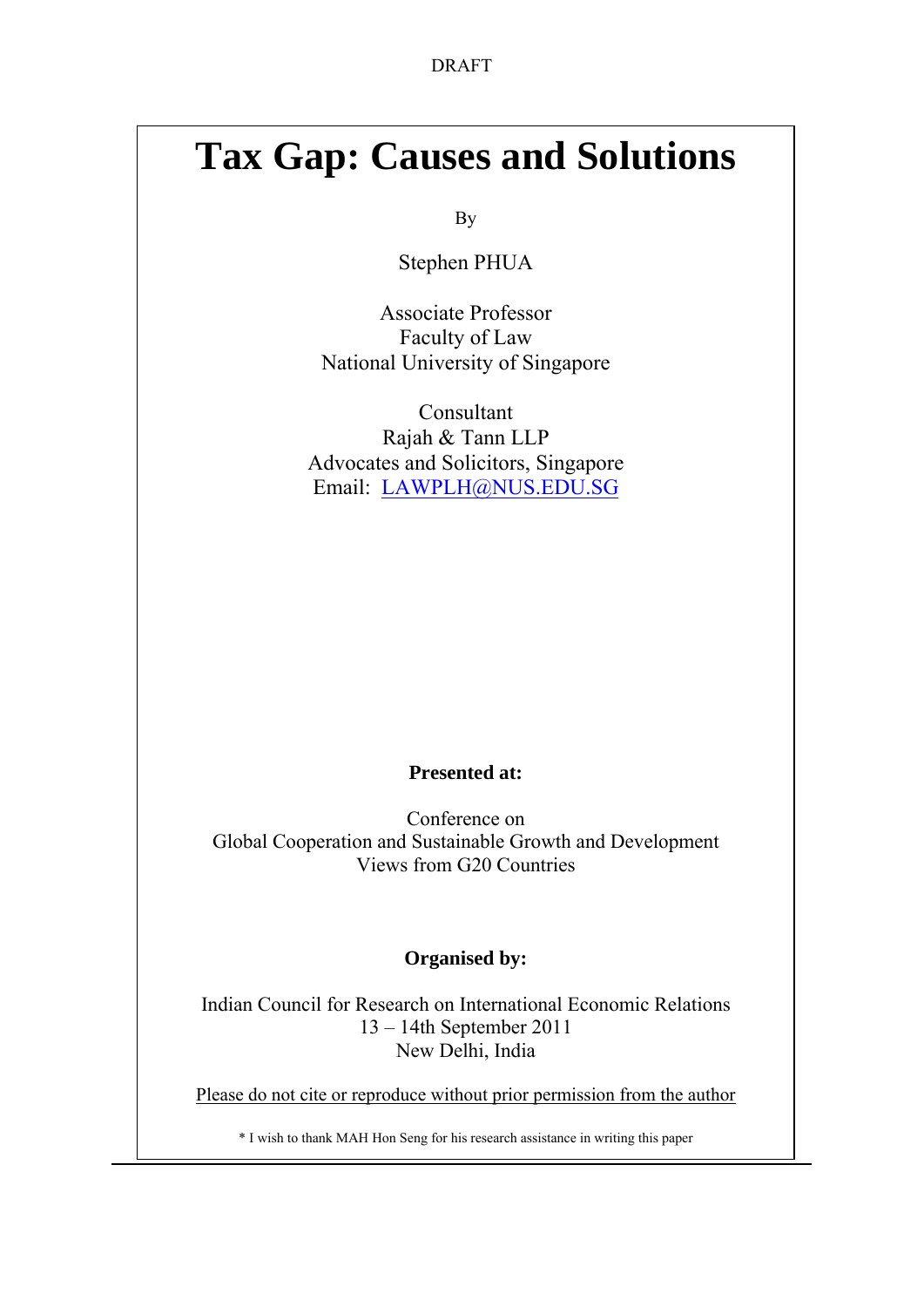## **TABLE OF CONTENTS**

| 1                | <b>INTRODUCTION</b>                                                          | 3         |  |  |  |
|------------------|------------------------------------------------------------------------------|-----------|--|--|--|
| $\boldsymbol{2}$ | <b>TAX GAP MEASUREMENT</b>                                                   |           |  |  |  |
| $\mathbf{3}$     | <b>TAX GAP TRENDS</b>                                                        | 5         |  |  |  |
| 4                | <b>TAX GAP REDUCTION</b>                                                     |           |  |  |  |
| 4.1              | <b>Correcting Informational Deficiency</b>                                   | ${\bf 8}$ |  |  |  |
|                  | <b>Enhancing Accounting Disclosure Standards</b><br>4.1.1                    | 9         |  |  |  |
|                  | 4.1.2<br><b>Expanding Information Reporting Obligations</b>                  | 11        |  |  |  |
|                  | 4.1.2.1<br>Enhanced Disclosures by Taxpayer                                  | 12        |  |  |  |
|                  | 4.1.2.2<br>Supplementary Disclosures by Third Parties                        | 14        |  |  |  |
|                  | Incentivising Disclosures: Whistleblowing<br>4.1.2.3                         | 16        |  |  |  |
| 4.2              | 17                                                                           |           |  |  |  |
|                  | 4.2.1<br>Exchange of Information (EOI)                                       | 18        |  |  |  |
|                  | 4.2.2<br>Bilateral Withholding Tax Agreements                                | 20        |  |  |  |
|                  | Contractual Obligations to Share Information and withholding of tax<br>4.2.3 | 21        |  |  |  |
|                  | 4.2.4<br><b>International Transfer Pricing</b>                               | 22        |  |  |  |
| 4.3              | <b>Tax Amnesty</b>                                                           | 23        |  |  |  |
| 4.4              | <b>Shaming Offenders</b>                                                     | 27        |  |  |  |
| 5                | <b>CONCLUSION</b>                                                            |           |  |  |  |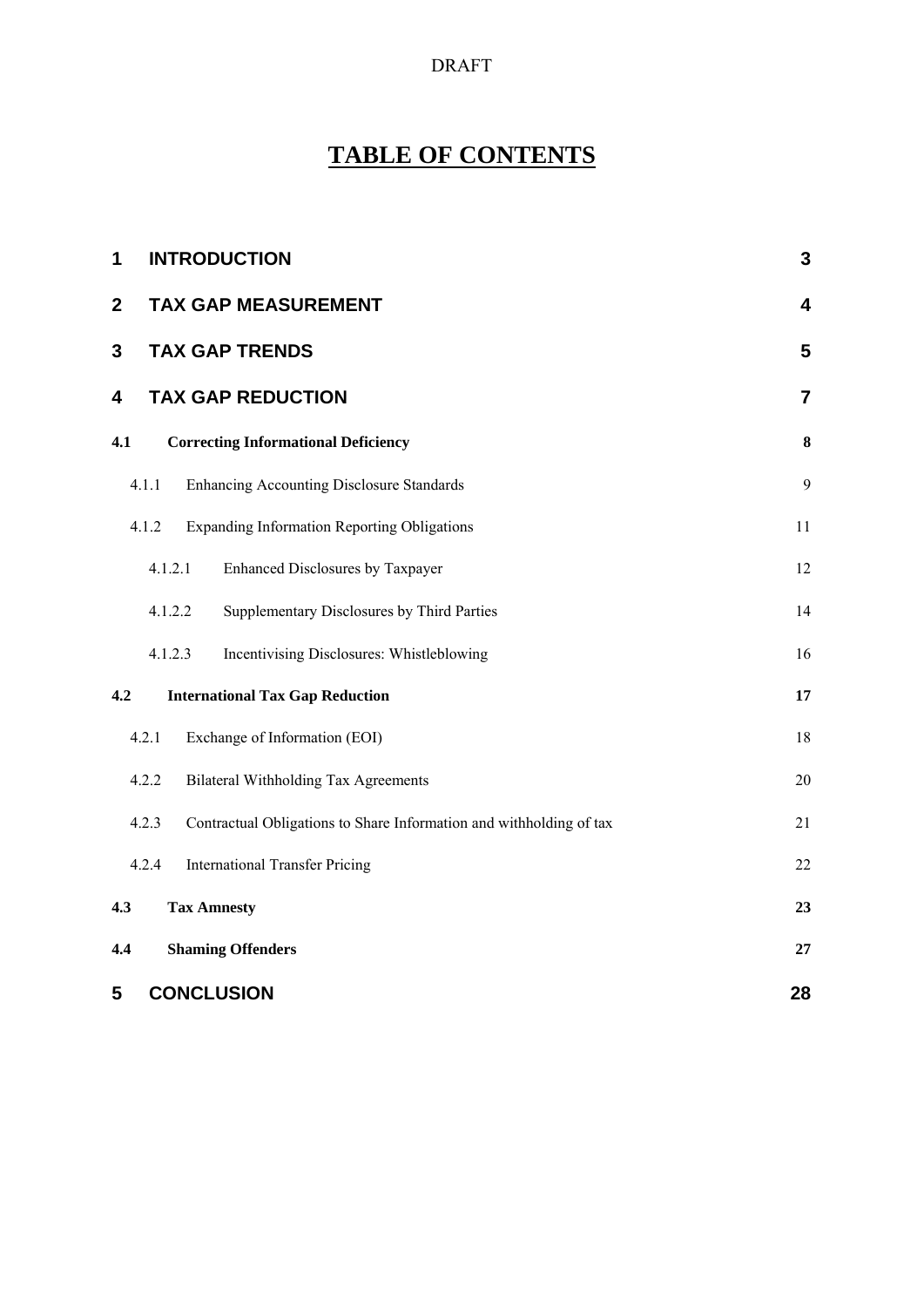## <span id="page-2-0"></span>**1 Introduction**

1

The current global economic climate is dogged by unprecedented fiscal and economic imbalances. The flow of capital from developed nations that makes international resources available to developing nations has been severely impaired. As a result, nations that have grown accustomed to such resources need urgent solutions to mobilize domestic resources to compensate for the disruption to their funding model. There is no dearth of prescriptions for them. Some are told to fund tax cuts with expenditure restraint. Others are advised to maintain public expenditure but to hike tax rates or impose new taxes to balance the budgets. Yet, some countries may hit policy impasse from the lack of domestic consensus. Trite as it may sound, there is no one-size solution for ills as divergent as the world is confronted with.

As we have witnessed in the last few 2 years, the implementation of fiscal consolidation measures have met with some almost intractable political and social hurdles in several countries. Whether it is a tax increase or an expenditure reduction, any attempt to apply a solution that fails to take adequate account of unique local conditions is likely to face delays and aggravate societal polarization. In some cases, the remedy could be worse than the malady. For instance, the successful implementation of domestic austerity measures could be made a condition precedent for access to vital external financial assistance<sup>[1](#page-2-1)</sup>. Yet, such measures are likely to induce a deeper economic contraction that might compromise social cohesiveness and economic rejuvenation in the short term.

The entrenchment of globalized markets has made it difficult to analyze domestic tax issues without an assessment of the cause and effect of measures being implemented by trading partners. Where tax increases are deemed necessary to reverse debilitating budgetary deficits, the potential risks from the flight of mobile economic activities to other jurisdictions that offer more competitive business environments cannot be overlooked. The modern supply chain management in use by multi-national enterprises has also gradually reduced the impact of locational benefits on the cost of production even in traditionally less mobile sectors like manufacturing. The disproportionately large share of intra-firm transactions in international trade in goods and services undertaken by multi-national enterprises has also heightened the sensitivities to the impact of relative geographical tax incidence<sup>[2](#page-2-2)</sup>.

<span id="page-2-1"></span><sup>&</sup>lt;sup>1</sup> Some food and beverage outlets in Greece have threatened to ignore the 10% VAT rate increase on the hospitality sector, which came into effect on September 1. The increase is part of the fiscal consolidation measures sought by bailout creditors, the International Monetary Fund and the European Union. The VAT rate is now 23% compared with 13% in 2010.

<span id="page-2-2"></span><sup>&</sup>lt;sup>2</sup> OECD, "Intra-Firm Trade: A Work in Progress", October 2010, STD/TBS/WPTGS (2010) 24.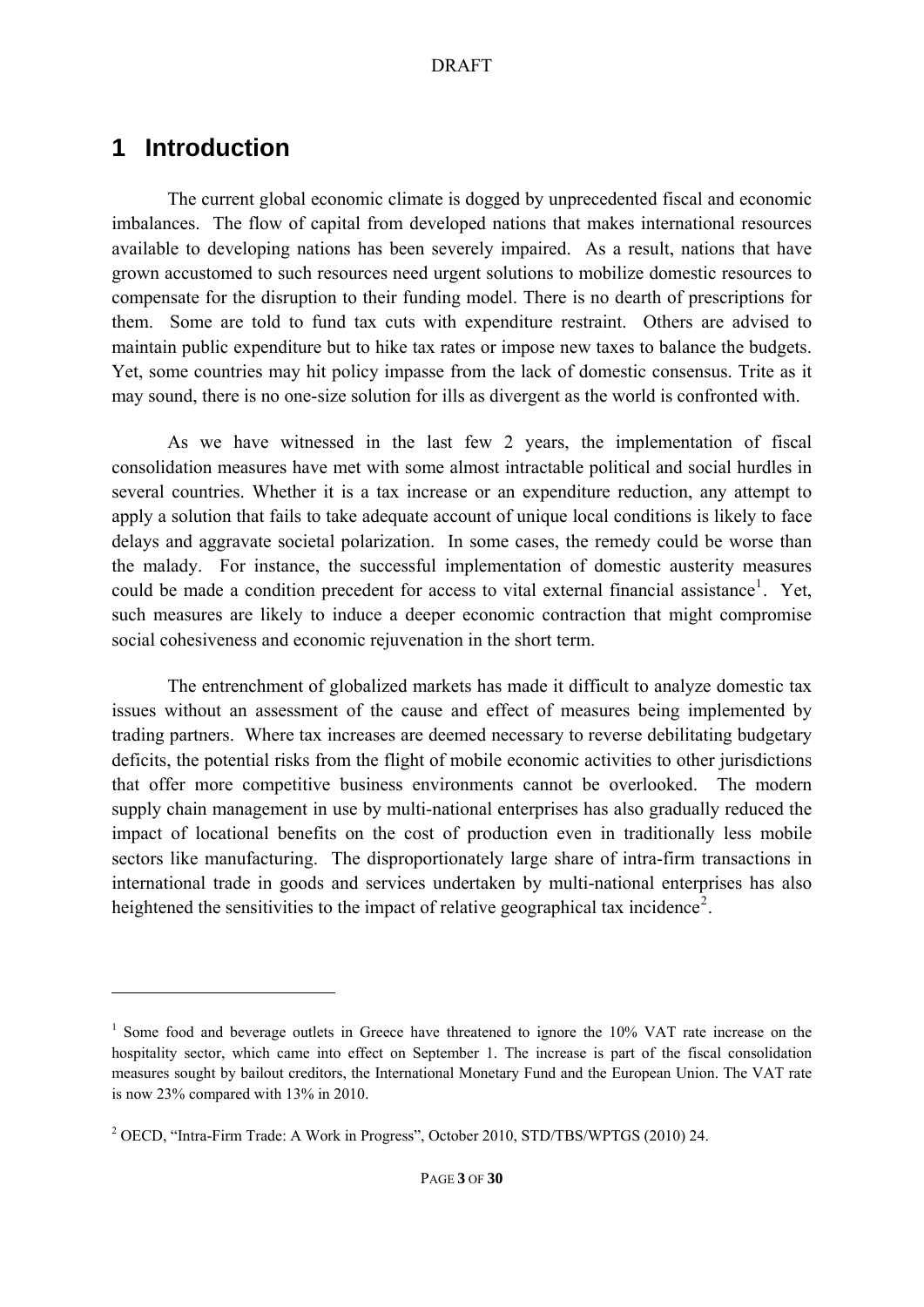In the current circumstances, it is submitted that developing nations should consider allocating more resources to review the tax gap in the systems. Different countries have enhanced their existing mechanisms and implemented new ones to optimise the revenue yield from current taxes. This paper is not a comprehensive survey of all countries with such measures. Instead, it seeks to highlight some of the more interesting and perhaps effective solutions put in place by some countries that could be considered for adoption or adaption by the others.

## <span id="page-3-0"></span>**2 Tax Gap Measurement**

Tax gap is the difference between the full potential tax revenues that is legally due to the state and the actual tax revenues collected<sup>[3](#page-3-1)</sup>. The key variables that determine the size of tax gap in a country include the structure of the economy, the rule of law and tax morality. Although tax gap is often associated with tax evasion and avoidance, a broader measure of tax gap is simply non-compliance.<sup>[4](#page-3-2)</sup> The measurement of tax gap is a difficult exercise. The methodology adopted would vary with factors such as the type of tax, the nature of the sector, class of taxpayers and the quality of the information. There are two main methods to measure a country's tax gap.

One method involves the use of macroeconomic data to estimate the aggregate value of transactions in the informal economy that has evaded taxation. It relies mainly on activities that leave some traces of their existence in macroeconomic data. Although this method seems to be more popular, the accuracy of its results should be treated with caution. It assumes that most underground activities are taxable and are subject to the same elasticities as those in the formal economy.<sup>[5](#page-3-3)</sup> As such, conflicting estimates are not uncommon.<sup>[6](#page-3-4)</sup> It has also been highlighted that miscalculations are more likely to occur when different deductions are involved or when wrong VAT rates are applied.<sup>[7](#page-3-5)</sup>

<span id="page-3-1"></span><sup>&</sup>lt;sup>3</sup> P Shome, "The control of tax evasion and the role of tax administration" in *Tax Systems and Tax Reforms in South and East Asia* (Routledge: New York 2006) edited by L Bernardi *et al*., p 40

<span id="page-3-2"></span><sup>&</sup>lt;sup>4</sup> D Rifkin, "A Primer on the Tax Gap and Methodologies for Reducing It," 27 Qunnipiac Law Review 375 [Rifkin], p. 377; Robina Ather Amed and Mark Rider, "Pakistan's Tax Gap: Estimates by Tax Calculation and Methodology", Georgia State University Andrew Young School of Policy Studies, International Studies Program Working Paper 08-11 ["Ahmed and Rider"], p. 3

<span id="page-3-3"></span><sup>&</sup>lt;sup>5</sup> David E.A. Giles, "Modelling the Hidden Economy and Tax-Gap in New Zealand" in Gerald W. Scully and Patrick J. Caragata, Taxation and the Limits of Government (Kluwer Academic Publishers: Massachusetts 2000) ["Giles"], p. 212

<span id="page-3-4"></span><sup>6</sup> *Supra*, Ahmed and Rider, p. 14

<span id="page-3-5"></span><sup>&</sup>lt;sup>7</sup> See [http://www.skatteverket.se/download/18.225c96e811ae46c823f800014872/Report\\_2008\\_1B.pdf,](http://www.skatteverket.se/download/18.225c96e811ae46c823f800014872/Report_2008_1B.pdf) Swedish National Tax Agency, "Tax Gap Map for Sweden," Report 2008: 1B [Swedish Tax Gap Report], p. 24 paragraph 4.2.4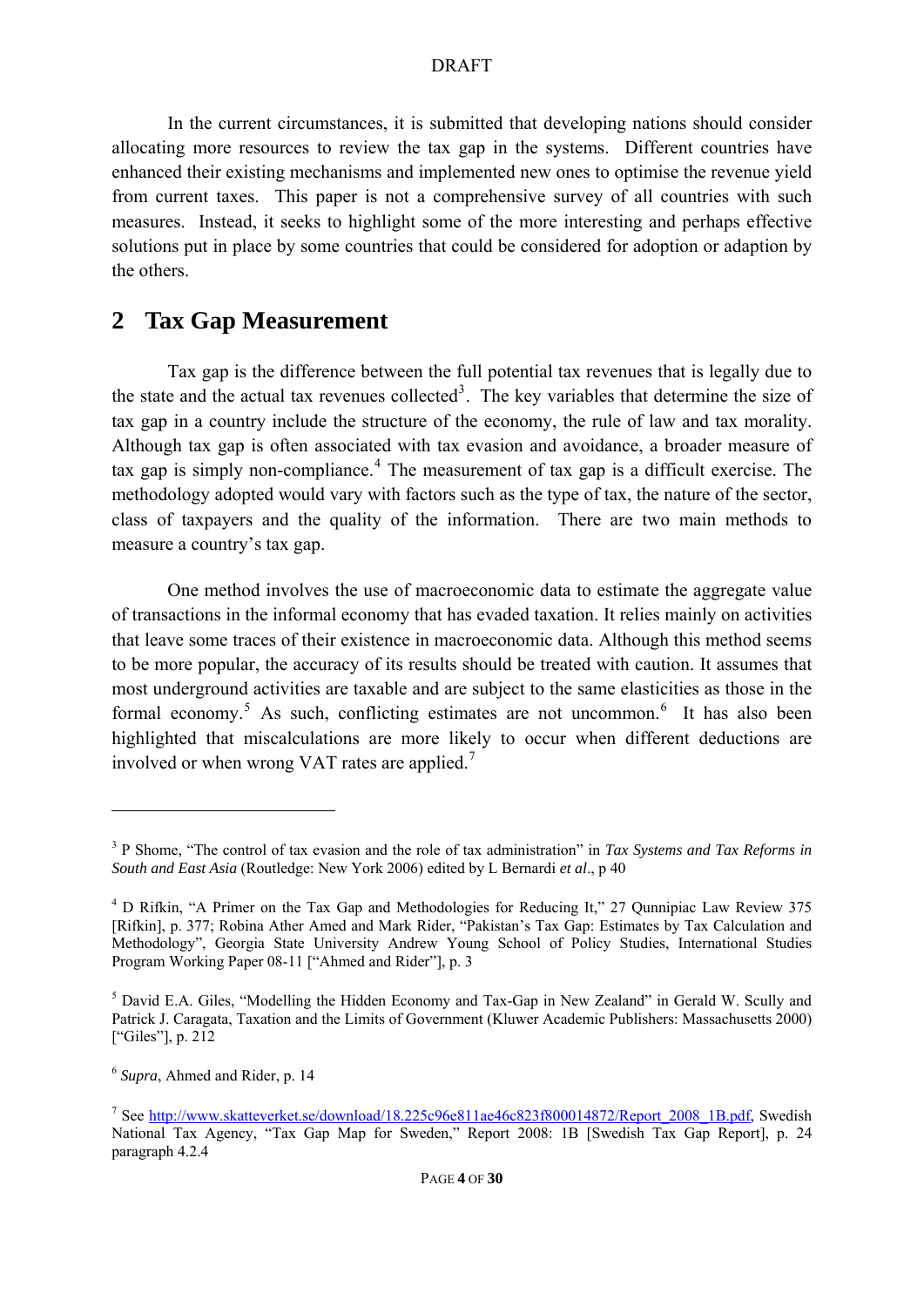On the other hand, the alternative approach – micro method - involves the use of microeconomic data from different taxed sectors to estimate the potential tax liabilities.<sup>[8](#page-4-1)</sup> It utilises random samples from firm-level data to gauge the tax gap. One shortcoming of this method is the risk of error in highly complex sectors where even carefully selected sample populations may not provide accurate estimates of the actual tax  $\text{gap.}^9$  $\text{gap.}^9$  In addition, the micro method fails to capture the significant value of transactions in countries where vast informal or agricultural sectors exist and these activities remain largely unrecorded.

Different countries use different methods. The UK uses the macro method to estimate the size of tax gaps for VAT and excise duties. The micro method is mainly relied upon for direct taxes although it is sometimes used to supplement the macro calculation of VAT gaps in specific situations where risks like fraud are high $10$ . The Swedish tax authority believes that macro and micro methods are complementary and utilises the combination to calculate its tax gaps.[11](#page-4-4) The USA appears to use mainly micro approaches as their studies often involve randomly selected samples to gather relevant data.<sup>[12](#page-4-5)</sup> In measuring Pakistan's tax gap, the World Bank appears to utilise micro methods through a simulation based on potential revenues from major federal taxes.<sup>[13](#page-4-6)</sup>

## <span id="page-4-0"></span>**3 Tax Gap Trends**

Many developing countries have either vast agricultural sectors or significant informal economic activities the output from which cannot be readily measured or taxed. As such, the tax base as a proportion of the aggregate economic activity in such countries may be relatively small compared to that in developed countries.<sup>[14](#page-4-7)</sup> A main cause for the size of the informal economy in some developing nations may be attributable to persistent high rates of

<span id="page-4-1"></span><sup>8</sup> Ahmed and Rider, p. 16

<span id="page-4-2"></span><sup>9</sup> Swedish Tax Gap Report, p. 33

<span id="page-4-3"></span><sup>10</sup> See [http://www.hmrc.gov.uk/stats/measuring-tax-gaps-2010.htm.pdf:](http://www.hmrc.gov.uk/stats/measuring-tax-gaps-2010.htm.pdf) *Measuring Tax Gaps 2010* by HMRC  $(16<sup>th</sup> September 2010) [HMRC Tax Gap Report], pp. 12-14.$ 

<span id="page-4-4"></span> $11$  Swedish Tax Gap Report, p. 37.

<span id="page-4-5"></span><sup>&</sup>lt;sup>12</sup> US Department of Treasury Internal Revenue Service, "Reducing the Federal Tax Gap: A Report on Improving Voluntary Compliance," (August 2, 2007) [IRS Report on Improving Voluntary Compliance], p. 7; OECD Forum on Tax Administration: Compliance Sub-Group, "Monitoring Taxpayers' Compliance: A Practical Guide Based on Revenue Body Experience," (22 June 2008) [OECD Tax Compliance Report], p. 71.

<span id="page-4-6"></span><sup>&</sup>lt;sup>13</sup> World Bank, "Pakistan Tax Policy Report: Tapping Tax Bases for Development Volume II," [World Bank] Pakistan Tax Policy Report], p. 50.

<span id="page-4-7"></span><sup>&</sup>lt;sup>14</sup> Richard M. Bird and Eric M. Zolt, "Introduction to Tax Policy Design and Development", a draft prepared for a course on Practical Issues of Tax Policy in Developing Countries, World Bank, April 28-May 1, 2003 at p.23. See <http://siteresources.worldbank.org/INTTPA/Resources/BirdZoltPaper.pdf>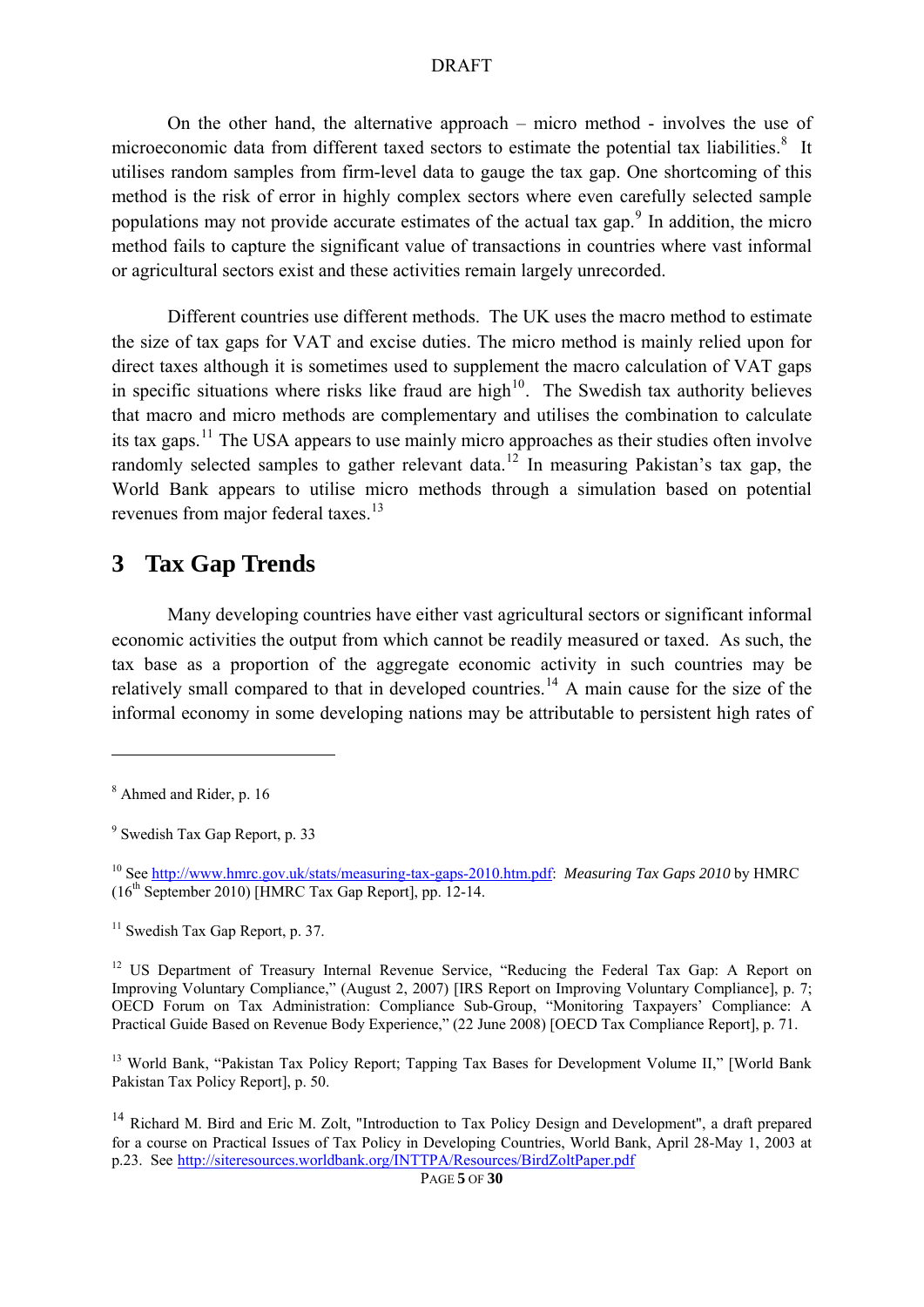unemployment in the formal sector. Another reason could be due to excessive taxes, costs and government regulations as well as endemic corruption in areas relating to the operation and taxation of formal business organisations<sup>[15](#page-5-0)</sup>. Previous studies have shown that the primary reason for entrepreneurs to operate within the informal economy was not to avoid official taxes but bureaucratic interference at various stages of economic activities<sup>[16](#page-5-1)</sup>.

A study on 145 countries estimates that the average size of the shadow economy in developing countries is approximately 40% of the official  $GDP<sup>17</sup>$  $GDP<sup>17</sup>$  $GDP<sup>17</sup>$ . Other national studies reveal that workers in the informal sector consists of approximately 90% of the total workforce (based on national survey between 1999 and 2005 period) in India<sup>[18](#page-5-3)</sup>, almost 75% in Kenya<sup>[19](#page-5-4)</sup> and 30% in the Philippines<sup>20</sup>. The shadow economy undermines the stability of revenue collection and equity among taxpayers as large amounts of income from activities taking place in the informal sectors escape untaxed unlike similar activities that are taxed in the formal sector.

While the tax system in developing countries is largely a product of the prevailing economic structures, revenue productivity is largely a function of the quality of design and implementation of a tax system. It has been aptly pointed out that a tax system that overaccommodates the shortcomings of the tax administration and the functioning of a parallel informal economy can have deleterious effects on tax equity, the efficiency of resource allocation, and the integrity of tax revenue collection in the long  $run^{21}$  $run^{21}$  $run^{21}$ .

<u>.</u>

<span id="page-5-0"></span><sup>15</sup> *Ibid,* Richard M. Bird and Eric M. Zolt at p 23

<span id="page-5-1"></span><sup>16</sup> See N Dutta et al, *Informal Sector and Corruption: An Empirical Investigation for India*, Discussion Paper Series, March 2011, IZA DP No. 4479, Institute for the Study of Labour, <http://ftp.iza.org/dp5579.pdf>

<span id="page-5-2"></span><sup>&</sup>lt;sup>17</sup> See F Schneider, *The Size of the Shadow Economies of 145 Countries all over the World: First Results over the Period 1999 to 2003*, Discussion Paper Series, December 2004, IZA DP No. 1431, Institute for the Stud[y](http://www.u4.no/document/literature/schneider-2003-size-of-shadow-economies-145-countries.pdf) of Labor, available at<http://www.u4.no/document/literature/schneider-2003-size-of-shadow-economies-145-countries.pdf>

<span id="page-5-3"></span><sup>&</sup>lt;sup>18</sup> See Dhas & Helen, "Social Security for Unorganised Workers in India", MPRA Paper No. 9247 (July 2008) available at [http://mpra.ub.uni-muenchen.de/9247/1/MPRA\\_paper\\_9247.pdf](http://mpra.ub.uni-muenchen.de/9247/1/MPRA_paper_9247.pdf) and *The Task Force for Statistical and Definitional Issues,* National Commission for Enterprises in the Unorganised Sector, (September 2008) available at [http://nceus.gov.in/Definitional\\_and\\_statistical\\_report.pdf](http://nceus.gov.in/Definitional_and_statistical_report.pdf)

<span id="page-5-4"></span><sup>19</sup> See N Eissa & W Jack, "Tax Reform in Kenya: Policy and Administrative Issues", in *Taxation in Developing Countries: Six Case Studies and Policy Implications*, at p 201, ed. by R Gordon, (New York: Columbia University Press), 2010.

<span id="page-5-5"></span><sup>&</sup>lt;sup>20</sup> See C Pastrana, "The Informal Sector and Non-Regular Employment in the Philippines" available at <http://www.adbi.org/conf-seminar-papers/2010/02/23/3565.non.regular.employment.philippines.paper/>

<span id="page-5-6"></span><sup>21</sup> Shome P, "The Control of tax evasion and the role of tax administration", in Tax *Systems and Tax Reforms in South and East Asia*, edited by Bernardi L. *et al*, (2006) p.38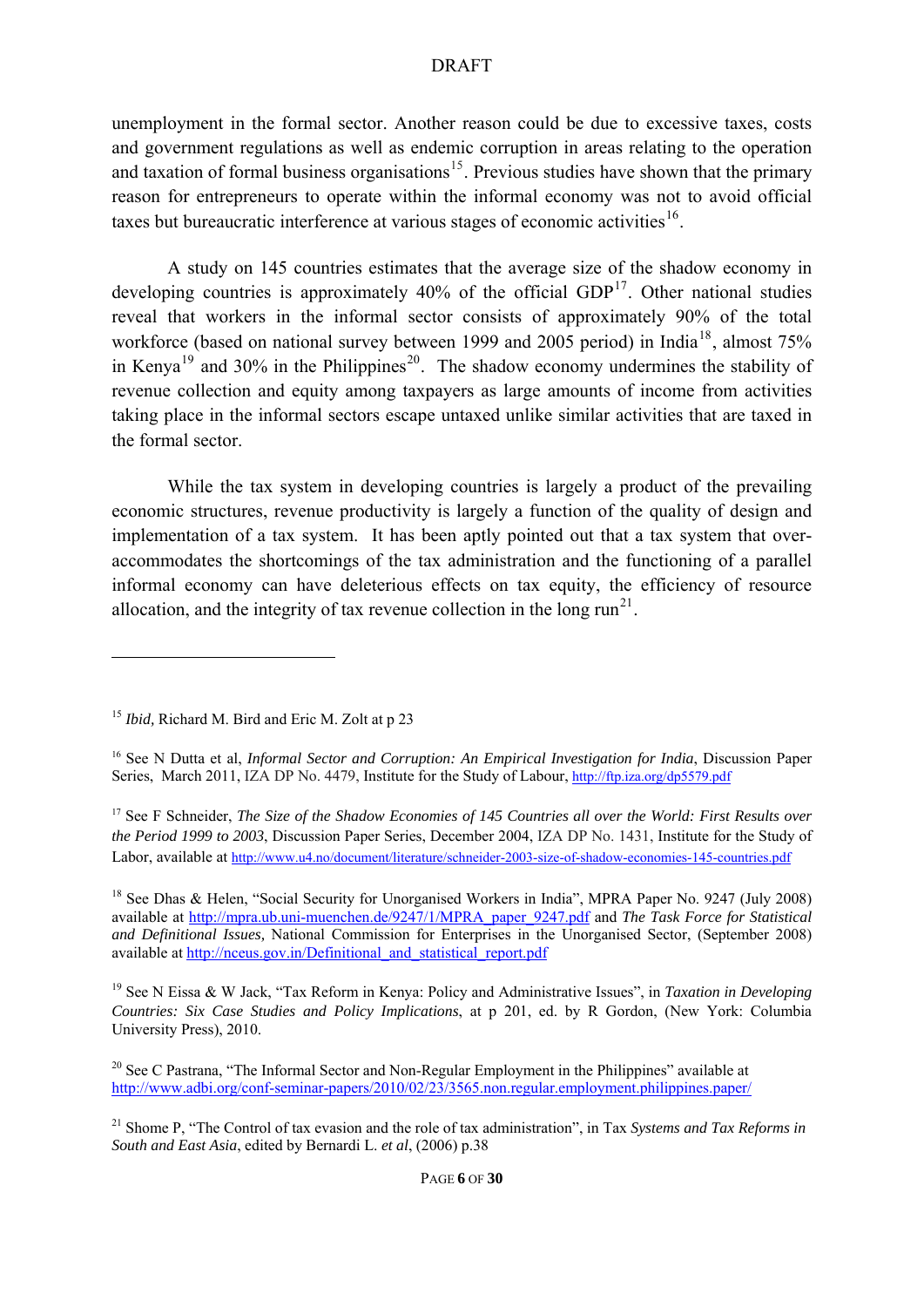As a general trend, economic data demonstrates that developing countries appear to have a larger tax gap than developed nations. Developing nations such as Bangladesh, South Africa and Thailand had average tax gaps of about 36%, 23% and 53% respectively compared with significantly lower averages of about 14%, 13% and 9% respectively found in Australia, UK and USA during the period  $1999-2000^{22}$  $1999-2000^{22}$  $1999-2000^{22}$ . Specific country reports support the conclusions on these trends. The Swedish National Tax Agency reported its tax gap in 2007 to be about 10% of taxable income<sup>[23](#page-6-2)</sup>. A study on New Zealand reported an average tax gap of about 9% during the period from  $1968-1994^{24}$  $1968-1994^{24}$  $1968-1994^{24}$ . In contrast, selected developing nations like Pakistan revealed a gap of no less than  $70\%$  in  $2007/2008^{25}$  $2007/2008^{25}$  $2007/2008^{25}$ . Romania's VAT gap in 2002 was about  $45\%$ <sup>[26](#page-6-5)</sup> Afghanistan's tax gap was indicated to be  $60\%$  in a 2005 World Bank report.<sup>[27](#page-6-6)</sup>

## **4 Tax Gap Reduction**

<span id="page-6-0"></span>The choice of remedy is dependent on the cause. If procedural incoherence or excessive complexity of the tax rules accounts for part of the tax gap, simplification of the tax system has been shown to increase compliance<sup>[28](#page-6-7)</sup>. Legislative clarity and certainty not only reduces administrative costs of collection but also the incidence of unintentional errors by taxpayers. Many countries including the USA, the UK, South Africa and Singapore have

<span id="page-6-3"></span> $24$  Giles, p. 212

<u>.</u>

<span id="page-6-1"></span><sup>&</sup>lt;sup>22</sup> Friedrich Schneider. "Shadow Economies around the World: What do we really know?" European Journal of Political Economy, Volume 21 Issue 3 (Sept. 2005) 598-642

<span id="page-6-2"></span><sup>&</sup>lt;sup>23</sup> *Supra*, Swedish Tax Gap Report, p. 48 Figure 8. The Swedish Tax Authority identified under-declaration of tax accounted for the largest proportion of their tax gap at approximately 50%

<span id="page-6-4"></span><sup>&</sup>lt;sup>25</sup> See *Pakistan Tax Policy Report Tapping Tax bases for Development*, World Bank, Report 50078-PK at p 50. The largest contributor to the tax gap was identified to be corporate income tax followed by GST (general sales tax): see p 26. The Report is available at<http://aysps.gsu.edu/isp/files/pakpolicy2.pdf>

<span id="page-6-5"></span><sup>&</sup>lt;sup>26</sup> Tuan Le Minh, "Estimating the VAT Base: Method and Application", Tax Notes International, Volume 46 Number 2, April 9, 2007, p. 207

<span id="page-6-6"></span><sup>&</sup>lt;sup>27</sup> See *Afghanistan Managing Public Finances for Development Main Report*, World Bank Report No. 34582-AF, December 22, 2005, p. 32 available at [http://siteresources.worldbank.org/AFGHANISTANEXTN/Resources/305984-](http://siteresources.worldbank.org/AFGHANISTANEXTN/Resources/305984-1137783774207/afghanistan_pfm.pdf) [1137783774207/afghanistan\\_pfm.pdf](http://siteresources.worldbank.org/AFGHANISTANEXTN/Resources/305984-1137783774207/afghanistan_pfm.pdf)

<span id="page-6-7"></span><sup>&</sup>lt;sup>28</sup> Carlos Silvani and Katherine Baer, "Designing a Tax Administration Reform Strategy: Experiences and Guidelines," IMF Fiscal Affairs Department Working Paper (March 1997), p. 10, at <http://www.imf.org/external/pubs/ft/wp/wp9730.pdf>; IRS Report on Improving Voluntary Compliance, p. 50; World Bank Pakistan Tax Policy Report, p. 52; John S. Carroll, "How Taxpayers Think about Their Taxes: Frames and Values," in John Slemrod ed., Why People Pay Taxes (The University of Michigan Press 1992) [Carroll], p. 43.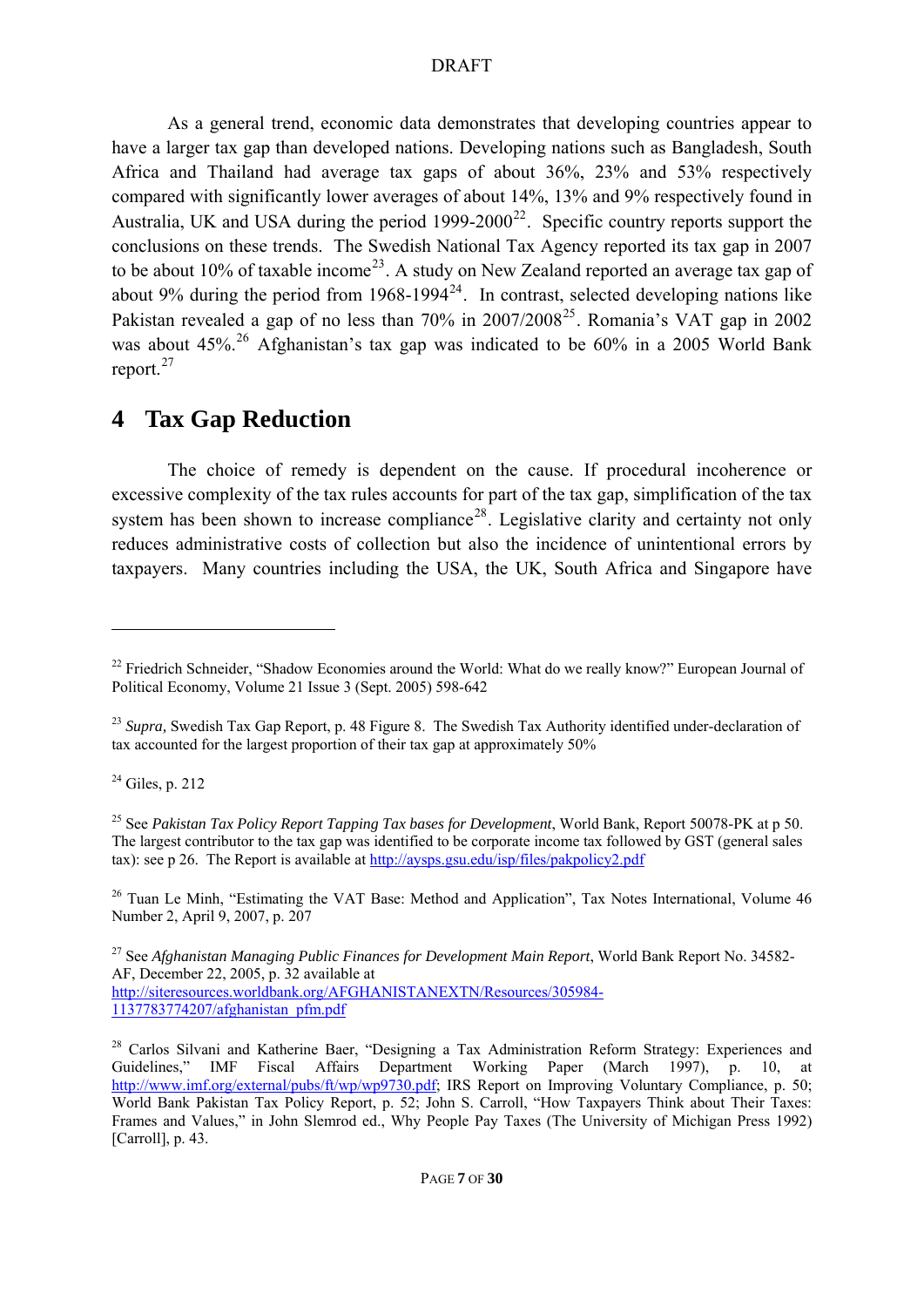either embarked on projects that are aimed at simplifying the legal rules or the process of filing<sup>[29](#page-7-1)</sup>. Maximising revenue collection with minimal intervention is clearly optimal<sup>[30](#page-7-2)</sup>.

However, if tax gap is due to a lack of information sources and disclosure, withholding tax mechanism can be considered. The experiences in the USA and the UK demonstrate that compliance rates are much higher in cases where the payors of selected income are required to withhold taxes from their payments. In the USA, a very low misreporting rate of 1.2% occurred in cases where withholding and third party information reporting were in place compared with 4.6% in cases subject to only to third party information reporting.[31](#page-7-3) In the UK, labour income subject to the Pay As You Earn Scheme  $(PAYE)$  had a lower level of under-declaration compared with earned business income.<sup>[32](#page-7-4)</sup>

Nevertheless, the reliance on withholding tax mechanism is contingent upon the ability of the state to pass on the costs of tax collection to the paying agents.<sup>[33](#page-7-5)</sup> In addition, it may create an enforcement asymmetry. For example, the Bureau of Internal Revenue (BIR) in the Philippines noticed that labour earnings subject to source withholding accounts for over 85% of the total individual income tax revenues<sup>[34](#page-7-6)</sup>. BIR intends to take enforcement measures to redress any imbalance between employment income and earned professional income. One effective way to do would be to consider measures to correct informational deficiency.

#### *4.1 Correcting Informational Deficiency*

<span id="page-7-0"></span>The absence of data is a principal impediment to controlling tax evasion. It has been observed in some developing countries that a key reason is the under-utilization of financial institutions as a valuable source of tax-relevant information<sup>[35](#page-7-7)</sup>. A robust information exchange

<span id="page-7-1"></span><sup>&</sup>lt;sup>29"</sup>IRS Updates Tax Gap Estimates", IR-2006-28, Feb 14, 2006, available at <http://www.irs.gov/newsroom/article/0,,id=154496,00.html>>; USDOT Report on Reducing Tax Gap 2009, p. 25 and IRS Report on Improving Voluntary Compliance, pp. 50-51.; HMRC Protecting Tax Revenues 2009, pp. 17-18 and 24-25; South African Revenue Service, Annual Report 2009-2010, p. 29; See *Inland Revenue Authority of Singapore Annual Report 2009/10*, p 40

<span id="page-7-2"></span> $30$  Walton S, "HMRC's approach to tax compliance", Tax Journal (2011) 1074, p 9-11

<span id="page-7-3"></span><sup>&</sup>lt;sup>31</sup> Internal Revenue Service, Tax Year 2001 Federal Tax Gap (Extended Version) [IRS Tax Gap Update] available online at  $\langle \frac{http://www.irs.gov/pub/irs-ut1/tax-gap-update}{070212.pdf} \rangle$ .

<span id="page-7-4"></span><sup>32</sup> HMRC Tax Gap Report, p. 50.

<span id="page-7-5"></span><sup>&</sup>lt;sup>33</sup> Melissa A. Dizdarevic, "The FACTA Provisions of the Hire Act: Boldly Going Where No Withholding has Gone Before," 79 Fordham Law Review 2967, p. 2976.

<span id="page-7-6"></span><sup>&</sup>lt;sup>34</sup> [http://www.tax-news.com/news/Philippines\\_Expects\\_Higher\\_Income\\_Tax\\_Take\\_\\_\\_\\_51326.html](http://www.tax-news.com/news/Philippines_Expects_Higher_Income_Tax_Take____51326.html)

<span id="page-7-7"></span><sup>&</sup>lt;sup>35</sup> See IMF Working Paper, WP 11/37, "Investing in Public Investment: An Index of Public Investment Efficiency" (2010) available at <http://www.imf.org/external/pubs/ft/wp/2011/wp1137.pdf>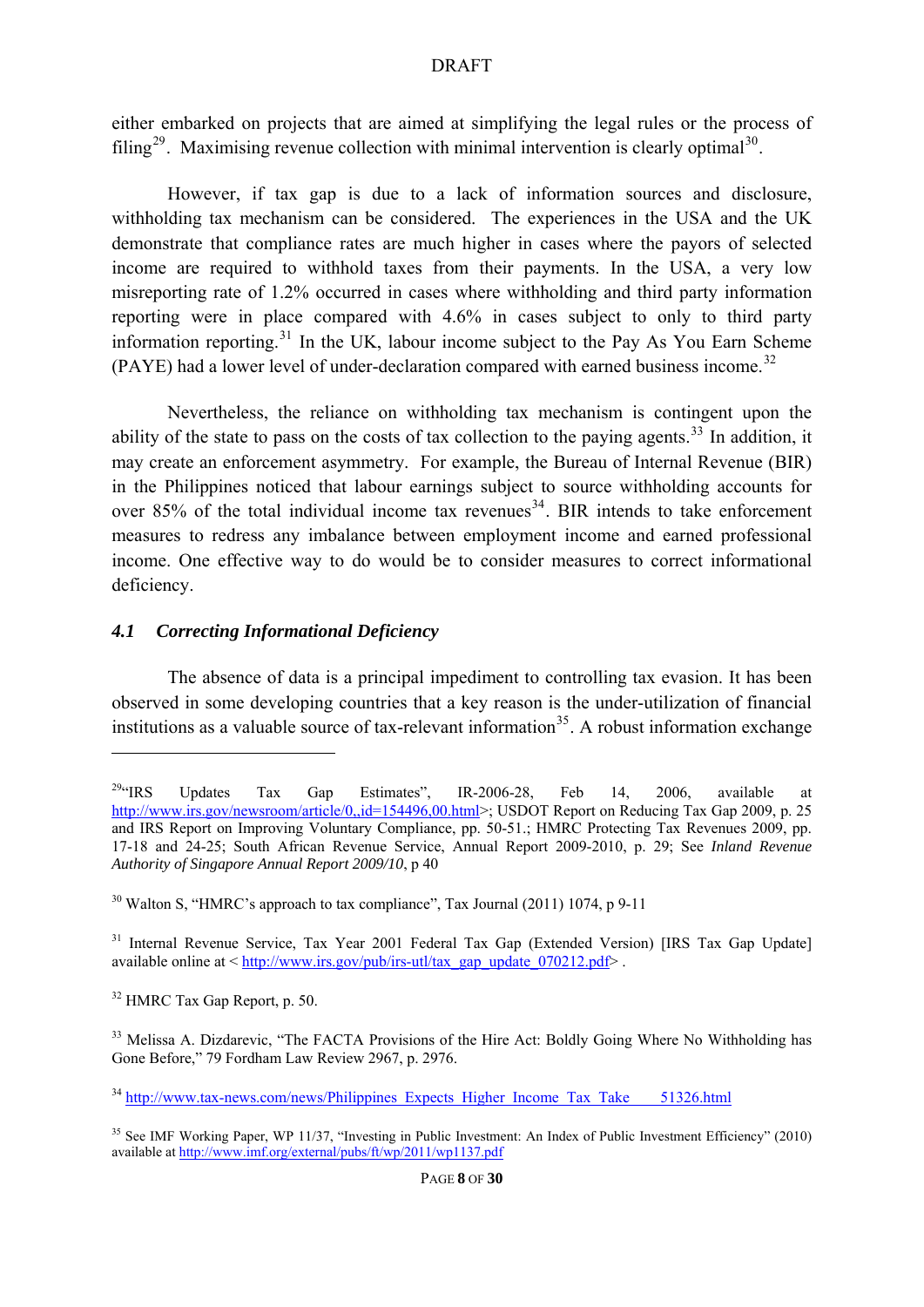framework among companies, financial institutions and the tax administration can provide a potent self-policing mechanism in which the cost of collection and verification can be effectively shared between the state and the private sector. The perceived increased in transparency and sharing of information between multiple unrelated parties would help to minimize the amount of tax revenue at risk.

## **4.1.1 Enhancing Accounting Disclosure Standards**

<span id="page-8-0"></span>As long as "the tax-avoidance game represents the triumph of technical proficiency", those who devise them to outwit the taxman would argue that "shareholder value …demands no less"<sup>[36](#page-8-1)</sup>. At risk of over-simplification, it is argued that the externalities created by such corporate behaviour have a pernicious effect on the other taxpayers and the integrity of the tax system in the long run. Afterall, "[t]ax is the price we pay for civilised society ..."<sup>[37](#page-8-2)</sup>.

In 2006, the US Financial Accounting Standards Board (FASB) released FIN 48 (FASB Interpretation 48) which clarified how Uncertain Tax Positions ("UTPs")<sup>[38](#page-8-3)</sup> are to be treated in the financial statements of businesses. These new guidelines are applicable to financial statements that adhere to the US Generally Accepted Accounting Principles (US  $GAP$ ).<sup>[39](#page-8-4)</sup> Prior to that, taxpayers took full advantage of the flexibility to omit or even manipulate reported earnings through the positions taken on some uncertain tax issues.<sup>[40](#page-8-5)</sup> The

<span id="page-8-1"></span><sup>36 &</sup>quot;The Price of Tax Avoidance", Editorial, *The Guardian*, 2 February 2009.

<span id="page-8-2"></span><sup>37</sup> Per Justice Oliver Wendell Holmes (dissenting), *Compañia General De Tabacos De Filipinas* v *Collector of Internal Revenue*, 275 U.S. 87 (1927) at p 100

<span id="page-8-3"></span> $38$  FIN 48, pp. 1-2, paragraph 4 states that a tax position is a position taken in previous or expected future tax returns that is reflected in measuring current or deferred income tax assets and liabilities for interim or annual periods. UTPs are basically contingent tax liabilities that would be incurred if the tax position taken could not be sustained should it be challenged by the tax authorities.

<span id="page-8-4"></span><sup>&</sup>lt;sup>39</sup> Andrew W. Jones, "FASB – The IRS's New Best Friend: How FIN 48 Affects the Taxpayer-IRS Relationship and Potential Taxpayer Challenges," 25 Georgia State University Law Review 767 [Jones], p. 773; IRS, FASB Interpretation No. 48 < [http://www.irs.gov/businesses/corporations/article/0,,id=171443,00.html>](http://www.irs.gov/businesses/corporations/article/0,,id=171443,00.html); FIN 48 paragraph 3 states that FIN 48 applies to all tax positions accounted for in accordance with FASB Statement 109. FASB, "Statement of Financial Accounting Standards 109," paragraph 4 states that the principles and requirements of 109 apply to income taxes for US enterprises and other enterprises preparing financial statements in accordance with the US GAAP; It is mandatory for most US enterprises to adhere to GAAP. The SEC Regulation S-X, §210.4-01(a)(1) states that financial statements filed with the SEC which do not comply with GAAP are presumed to be inaccurate or misleading; Jones, at pp. 788-789, notes that companies that fail to comply with the SEC requirement for GAAP-compliant audited financial statements run the risk of a qualified opinion with devastating consequences; In addition, stock exchanges including New York Stock Exchange mandate the use of GAAP.

<span id="page-8-5"></span><sup>&</sup>lt;sup>40</sup> Jones, p. 772 refers to this as the "cookie jar" approach whereby corporate managers reduce perceived risk to investors by decreasing their deferred tax liabilities to boost earnings when needed and increase their tax loss estimates to replace the "cookies" when income rises above forecast.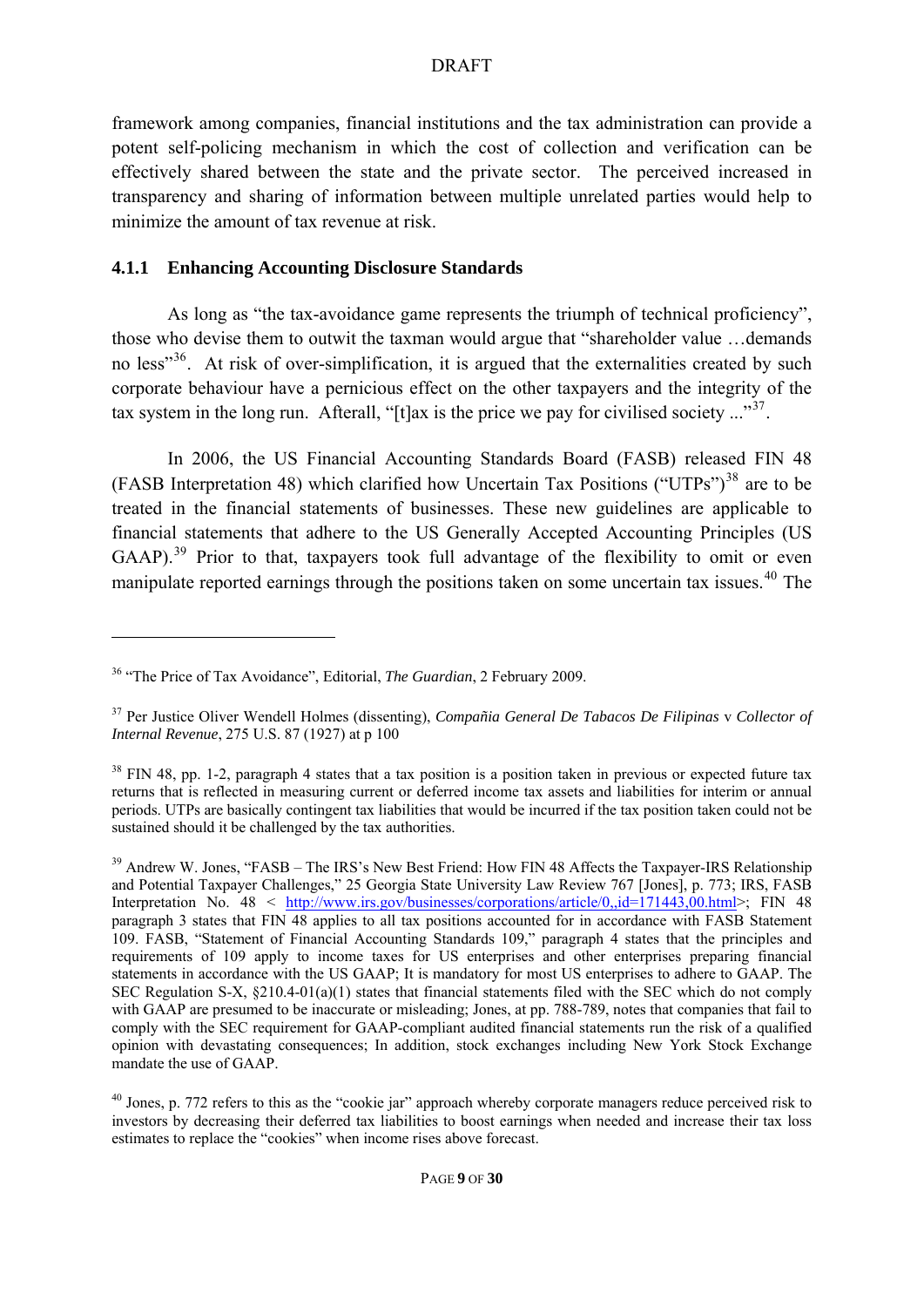resulting inconsistencies in accounting treatment had severely limited IRS's ability to make meaningful comparisons of UTPs with information from other sources.<sup>41</sup>

The objective of FIN 48 is to improve the "relevance and comparability" of financial reporting by ensuring that "every tax position is accounted for" under a common standard.<sup>[42](#page-9-0)</sup> Under FIN 48, an uncertain tax benefit must be evaluated under the "more-likely-than-not" rule before it is measured and recorded in the financial statements.<sup>[43](#page-9-1)</sup> A tax benefit can only be recognised if the probability that it would be sustained upon examination, based on technical merits, is greater than  $50\%$ .<sup>[44](#page-9-2)</sup> For tax positions that satisfy the criteria, the largest amount that is regarded as having a greater than 50% probability of being obtainable in a final settlement with the tax authority may be recorded.<sup>[45](#page-9-3)</sup> If an uncertain position fails the test, the taxpayer is not permitted to record a tax benefit; alternatively, he may set aside a 100% reserve.[46](#page-9-4) Business entities are also required to provide extensive and detailed disclosures of unrecognised tax benefits<sup>[47](#page-9-5)</sup>.

The International Accounting Standards Board (IASB) has also considered the inclusion of a common accounting standard for UTPs.<sup>[48](#page-9-6)</sup> IASB deliberations over this issue has been suspended pending the resolution of other issues.<sup>[49](#page-9-7)</sup> Nevertheless, it should be noted that under International Accounting Standards (IAS) detailed disclosure of changes to provisions as well as contingent liabilities including its nature and estimated financial impact must be recorded unless they are remote<sup>[50](#page-9-8)</sup>. The IAS disclosure requirements have been

1

<span id="page-9-1"></span>43 Harvey, p. 25; Jones, p. 774.

<span id="page-9-2"></span><sup>44</sup> FIN 48, p. 2 paragraphs 6 and  $7(a)$ : In computing the probability, it is assumed that the tax authority has full knowledge of the facts when assessing the tax position; Harvey, p. 25.

<span id="page-9-3"></span> $45$  FIN 48, p. 3 paragraph 8; Harvey, pp. 25-26.

<span id="page-9-4"></span> $46$  Harvey, p. 25.

<span id="page-9-5"></span><sup>47</sup> This includes tabular reconciliations showing change in unrecognised tax benefits between previous and current periods as a result of tax positions taken. $^{47}$  Details relating to the nature of the uncertainties and possible changes are also required for those that are reasonably likely to change within 12 months of the reporting date.

<span id="page-9-6"></span>48 IASB, Income Tax Exposure Draft ED/2009/2 Basis for Conclusions, p. 18 and IFRS Staff Paper, March 2010.

<span id="page-9-7"></span>49 IFRS Staff Paper, March 2010.

<span id="page-9-8"></span><sup>50</sup> IAS 37 has a rather similar provision to FIN 48. Exemption from disclosure is permitted if the "possibility of any outflow in settlement is remote" (IAS 37, paragraph 86). Strictly speaking, IAS 37 does not apply to income taxes, IAS 12 (paragraph 88) directs that disclosure of contingent tax liabilities shall be comply with IAS 37.

<sup>41</sup> Jones, p. 772; FIN 48.

<span id="page-9-0"></span><sup>&</sup>lt;sup>42</sup> FIN 48; see "How This Interpretation Will Improve Financial Reporting". A "tax position" includes a decision not to file, to adopt a transfer price, to claim a relief or tax preference etc.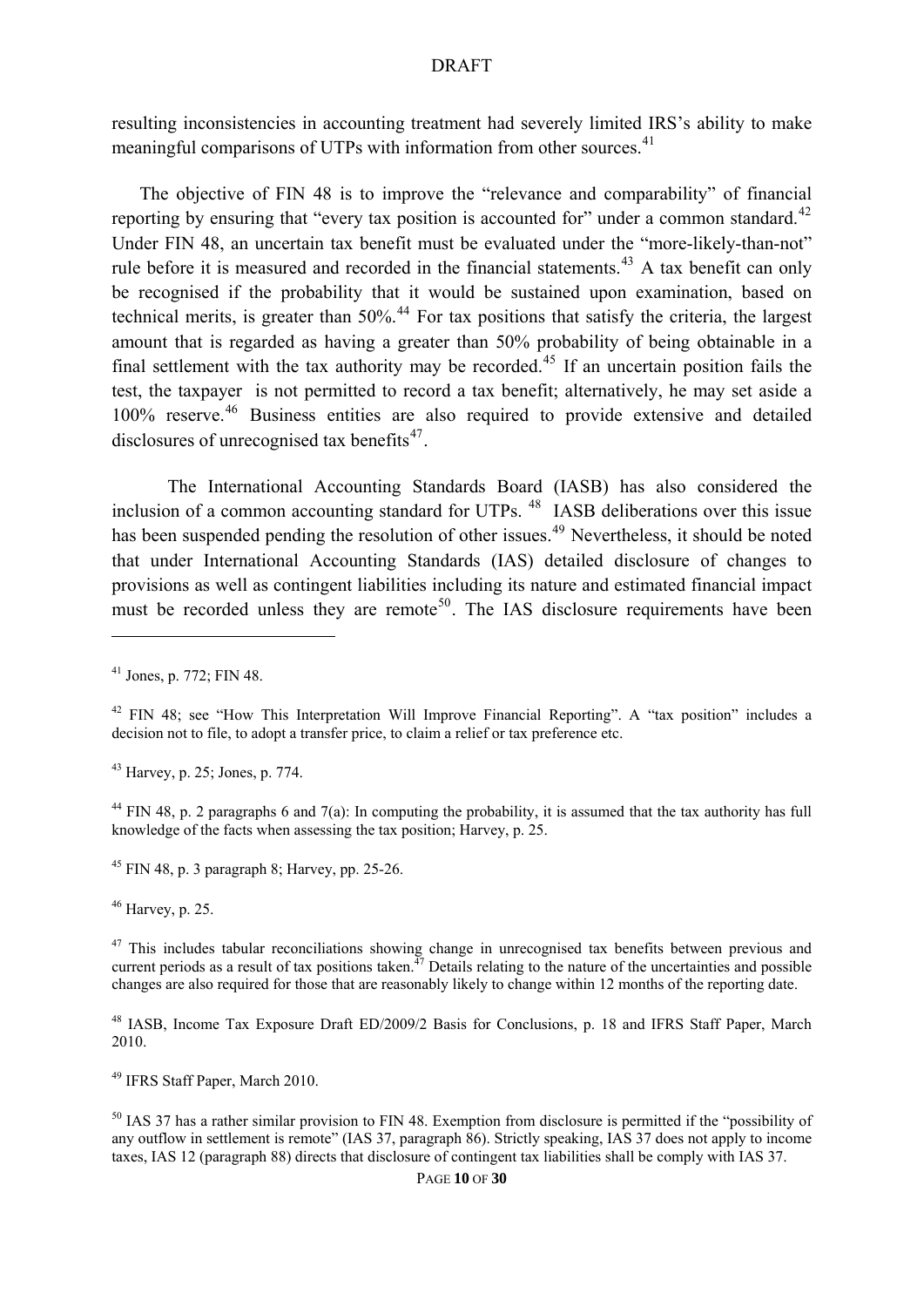adopted by many jurisdictions that apply the International Financial Reporting Standards  $(IFRS).$ <sup>[51](#page-10-1)</sup>

## **4.1.2 Expanding Information Reporting Obligations**

<span id="page-10-0"></span>Where weak enforcement of tax laws is one of the causes of tax gap, revenue authorities ought to be given more resources to enhance prevention, improve early detection and provide speedy resolution of non-compliance.<sup>[52](#page-10-2)</sup> However, tax administrations must be mindful of the cost-benefit tradeoffs in the allocation of its internal resources<sup>[53](#page-10-3)</sup>. Some taxes are simply not cost-effective to collect<sup>[54](#page-10-4)</sup>. It may be more effective use of resources if a more targeted approach that focuses on significant areas of risk is adopted<sup>[55](#page-10-5)</sup>.

In the context of effective collection of taxes, it is not surprising that empirical evidence supports a greater reliance on information reporting obligation. Professor Lederman identified asymmetric information to be a key problem for the enforcement of tax laws<sup>[56](#page-10-6)</sup>. He points out that the state is entirely dependent on a taxpayer's full disclosure or third-party sources while the taxpayer often is in possession of the complete set of relevant facts. In the USA, IRS found misreporting for sectors supported by some third party information reporting was only 8.6% while the rate for those without was  $53.9\%$ .<sup>[57](#page-10-7)</sup> Enhanced information reporting obligations by third parties can be an effective tool to verify tax returns filed by taxpayers.<sup>[58](#page-10-8)</sup> This significantly reduces the payoffs to under-report income.<sup>[59](#page-10-9)</sup>

<u>.</u>

<span id="page-10-1"></span><sup>&</sup>lt;sup>51</sup> Singapore Council on Corporate Disclosure and Governance (CCDG), Financial Reporting Standards 37 and 12; EU Council Regulation 1126/2008 adopting IAS 37 and IAS 12.

<span id="page-10-2"></span> $52$  See the initiatives in the USA: USDOT Report on Reducing Tax Gap 2009, p. 12

<span id="page-10-3"></span><sup>&</sup>lt;sup>53</sup> David Rifkin, "A Primer on the Tax Gap and Methodologies for Reducing It," 27 Qunnipiac Law Review 375 [Rifkin], pp. 406-407; James Alm, Betty Jackson, and Michael Mckee, "Deterrence and Beyond: Towards a Kinder, Gentler IRS," in John Semrod ed., Why People Pay Taxes (The University of Michigan Press 1992), pp. 321-323.

<span id="page-10-4"></span><sup>54</sup> World Bank Pakistan Tax Policy Report, p. 51.

<span id="page-10-5"></span><sup>55</sup> HMRC Protecting Tax Revenues 2009, p. 12 and 17; IRS Tax Gap Facts also provides information on the different contributing factors to the tax gap.

<span id="page-10-6"></span><sup>&</sup>lt;sup>56</sup> L Lederman, "Reducing Information Gaps to Reduce the Tax Gap: When is Information Reporting Warranted?" 78 Fordham Law Review 1533 (2010) [Lederman], p 1735 available online at <http://ssrn.com/abstract=1347668>

<span id="page-10-7"></span><sup>&</sup>lt;sup>57</sup> IRS Tax Gap Update.

<span id="page-10-8"></span><sup>58</sup> Lederman, pp. 1738-1739

<span id="page-10-9"></span> $59$  Carroll, pp. 45-46.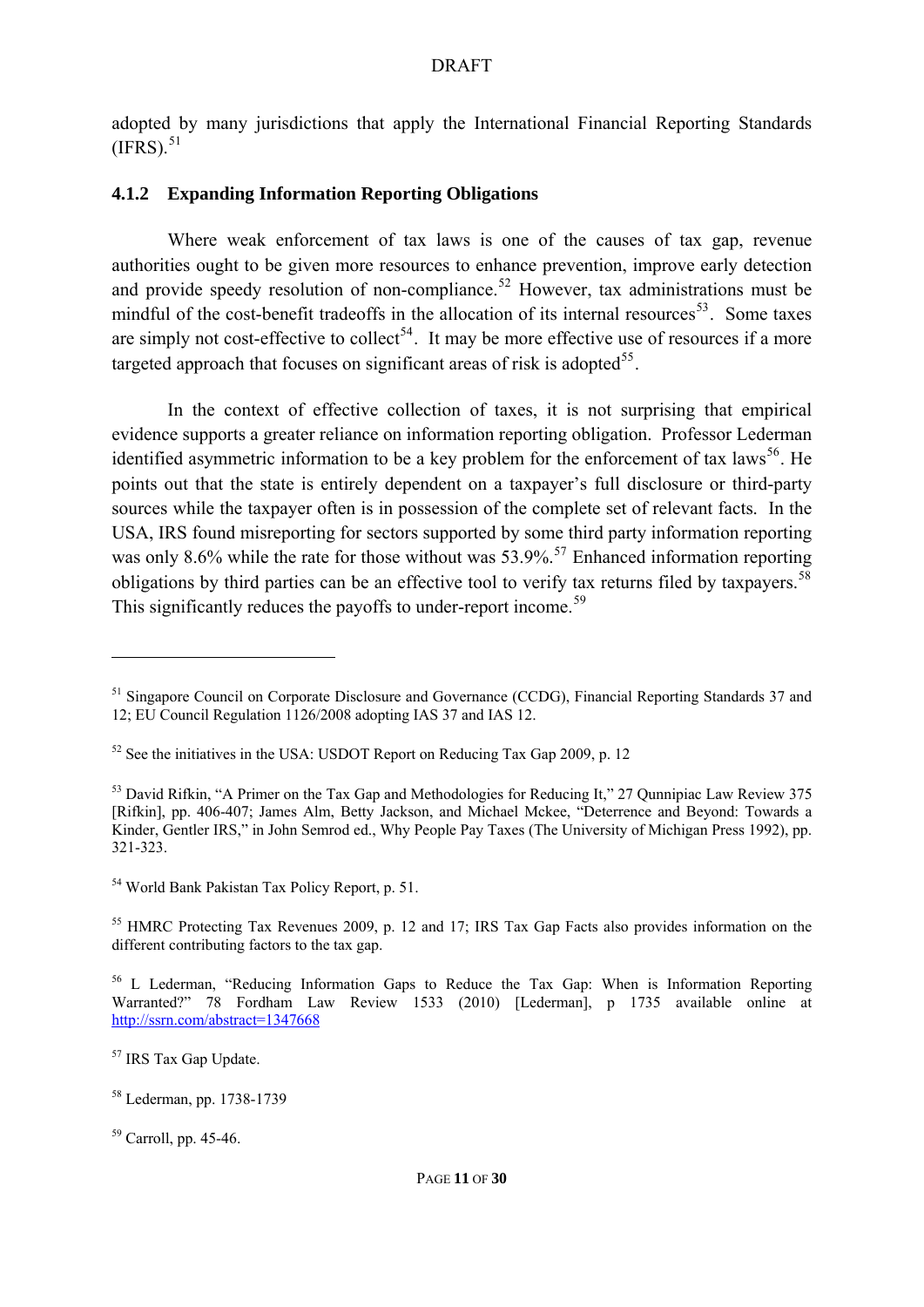#### **4.1.2.1 Enhanced Disclosures by Taxpayer**

<span id="page-11-0"></span>In the USA, the IRS decided to leverage on FIN 48 disclosures. In September 2010, the IRS issued final statements mandating certain corporations to disclose some of the information relating to UTPs directly to the tax authority.<sup>[60](#page-11-1)</sup> As a transitional measure, the implementation is phased in over 5 years based on value of assets of a corporation: assets ≥\$100m for 2010 and 2011; assets ≥\$50m for 2012 and 2013 and assets ≥10m for 2014 and beyond).<sup>[61](#page-11-2)</sup> The IRS UTP Schedule applies to positions on US federal income tax regardless of whether FIN 48 applies.<sup>[62](#page-11-3)</sup> Generally, disclosure is required if the corporation has recorded a reserve with respect to a tax position in its audited financial statements.[63](#page-11-4) Disclosure is also required if no reserve was recorded but the corporation (or a related party) determines that the probability that the tax position would be litigated is more than  $50\%$ .<sup>[64](#page-11-5)</sup> This includes a description of facts affecting the tax position and "information that reasonably can be expected to apprise the IRS of the identity of the tax position and the nature of the issue."<sup>[65](#page-11-6)</sup> As evidence of its policy of restraint, the IRS dropped its earlier position that would have required draconian disclosures of the rationale and nature of the uncertainty.<sup>[66](#page-11-7)</sup>

The adoption of a UTP disclosure regime has been hailed as "the biggest change in tax administration in the last 50 years<sup> $56$ </sup>. The description of tax positions and their relative rankings will greatly improve IRS's efficiency and effectiveness in identifying the issues to audit and in the resolution of tax disputes faced by large corporations. Larger corporations have better access to an industry of professionals who have the expertise to navigate the

<span id="page-11-3"></span>62 Harvey, p. 37; UTP Instructions.

1

<span id="page-11-4"></span> $63$  Harvey, p. 24; UTP Instructions; This also implies, in the case of FIN 48, that there were unrecognized tax benefits recorded in the FIN 48 financial statement.

<span id="page-11-1"></span><sup>60</sup> Kathryn J. Kennedy, "The IRS's Recent Uncertain Tax Positions Initiative: A Tangle of Accounting, Tax and Privilege Issues," 9 DePaul Business & Commercial Law Journal 401 [Kennedy], p. 434-435; Harvey, p. 11 notes that while the FIN 48 disclosures have provided some benefit to the IRS, they do not provide a detailed roadmap. Harvey, p. 23 notes that the IRS, in enacting the UTP schedule, leveraged on the work done by corporations when preparing their audited financial statements.

<span id="page-11-2"></span><sup>61</sup> IRS 2010 Instructions for Schedule UTP [UTP Instructions]; IRS Announcement 2010-75 "Reporting for Uncertain Tax Positions," p. 4; Harvey, p. 23.

<span id="page-11-5"></span><sup>&</sup>lt;sup>64</sup> UTP Instructions state that the UTP must be disclosed if the tax position is one which the corporation or a related party determines the probability of settling with the IRS to be less than 50% and no reserve was recorded because the corporation intends to litigate and has determined that it is more likely than not to prevail on the merits of the litigation.

<span id="page-11-6"></span><sup>65</sup> UTP Instructions p. 4, Part III.

<span id="page-11-7"></span><sup>66</sup> IRS Announcement 2010-75, pp. 7-8.

<span id="page-11-8"></span> $67$  Harvey, p 4 quoting a former Commissioner, Lawrence Gibbs.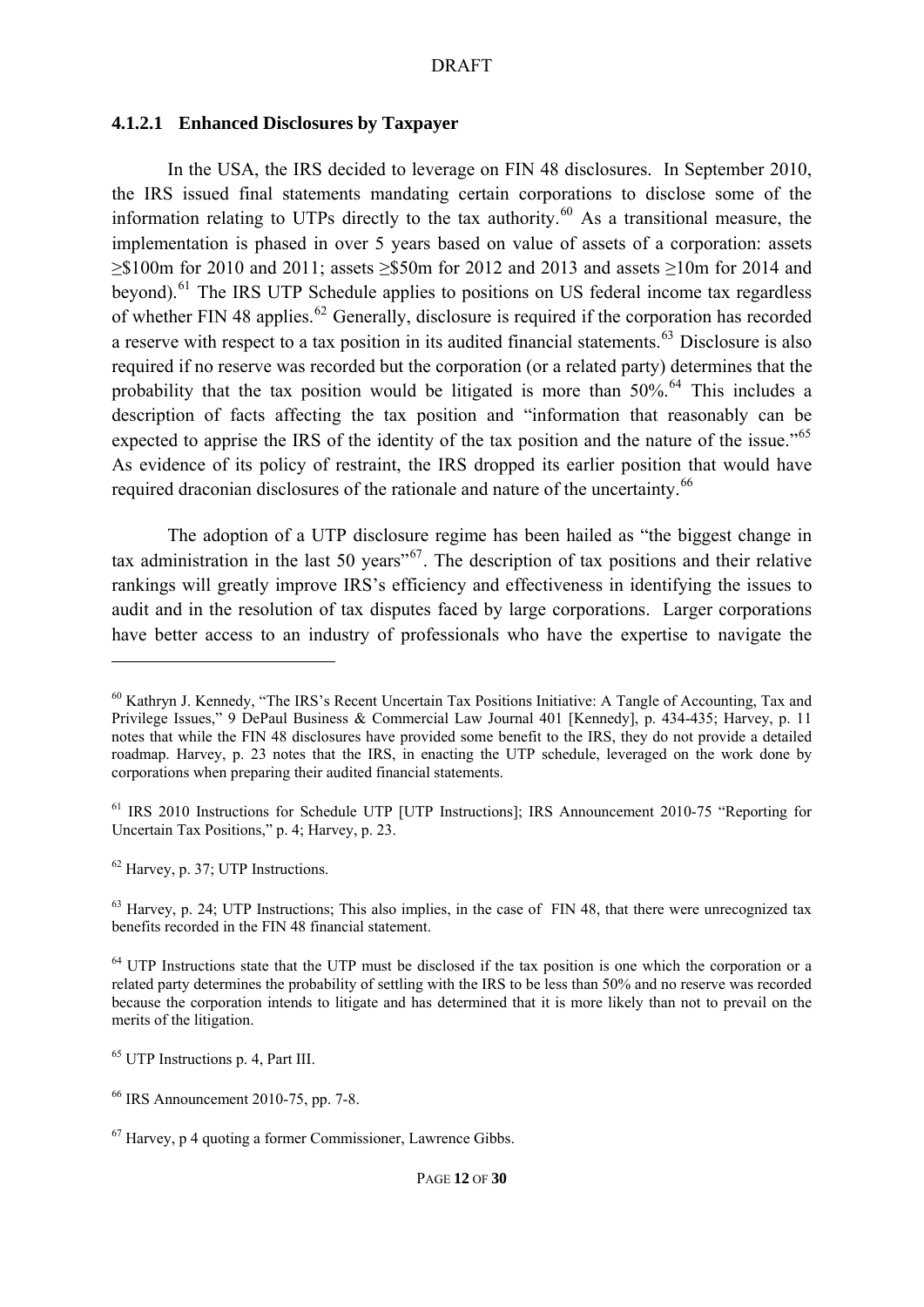complicated tax code to structure complex transactions around existing reporting obligations $^{68}$ .

The UTP disclosure regime is highly desirable from the standpoint of tax administration. It promotes and fosters disclosures that are arguably vital in a system of selfassessment. Nevertheless, it has been very controversial. It has been suggested that this reform misses the true cause of the tax gap<sup>[69](#page-12-0)</sup>. Doubts have also been cast on the legality of IRS's attempt to rely on returns powers to support the demand for disclosures. It addition, some of the disclosures may potentially conflict with the protection conferred on certain classes of information subject to privilege despite IRS's success in the case of *United States* v *Textron Inc.*<sup>[70](#page-12-1)</sup> Last, the impact of the absence of specific penalties for non-compliance remains to be seen even though taxpayers are likely to be mindful of the implication that manifestly inadequate compliance is likely to give rise to adverse inferences<sup>[71](#page-12-2)</sup>.

The efficacy of the UTP regime is likely to be monitored closely by other tax administrations. It is premature at this stage to predict the response of large corporations until after some of the definitional and structural issues have been resolved. The outcome would also depend on the availability of resources at the disposal of tax authority to process and utilise the additional information collected. As an experimental reform, adhering to the policy of restraint would strike a better balance to foster acceptance by the affected taxpayer community. In that respect, it would appear to be sensible at this stage to refrain from penal sanctions for non-compliance as well as requiring detailed disclosures that are likely to impose an undue burden on taxpayers.<sup>[72](#page-12-3)</sup>

 $68$  Harvey, p 9.

<span id="page-12-0"></span> $69$  See Kennedy, p 406. Over the last 15 years, nearly all of the EU countries have had their corporate tax rates cut: see Daniel Mitchell, *Corporate Taxes: America Is Falling Behind*, Cato Inst. Tax & Budget Bulletin (No. 48, July 2007) at p 1. In contrast, the USA has maintained an aggregate federal and state average tax burden of about 40%, the highest (about the same as Japan) in all OECD countries since 1993. As such, some US corporations had shifted operations to more competitive jurisdictions or succumbed to aggressive tax planning to remain in business.

<span id="page-12-1"></span><sup>70</sup> Such as attorney-client privilege, work product privilege etc. Kennedy, p 422. *[United States](http://international.westlaw.com/Find/Default.wl?rs=WLIN1.0&vr=2.0&DB=506&FindType=Y&SerialNum=2019606709)* v. *Textron, Inc*., [577 F.3d 21 \(1st Cir. 2009\)](http://international.westlaw.com/Find/Default.wl?rs=WLIN1.0&vr=2.0&DB=506&FindType=Y&SerialNum=2019606709) 

<span id="page-12-2"></span> $71$  Harvey recommends a carrot and stick approach in which full compliance with UTP schedule confers immunity from IRS scrutiny of tax opinions and reserves relating to disclosed UTPs, p 63

<span id="page-12-3"></span><sup>&</sup>lt;sup>72</sup> IRS Announcement 10-75, p. 5 notes that a reason for eliminating the requirement to compute the maximum tax adjustment were the comments that suggested that such a requirement would impose undue costs on corporations.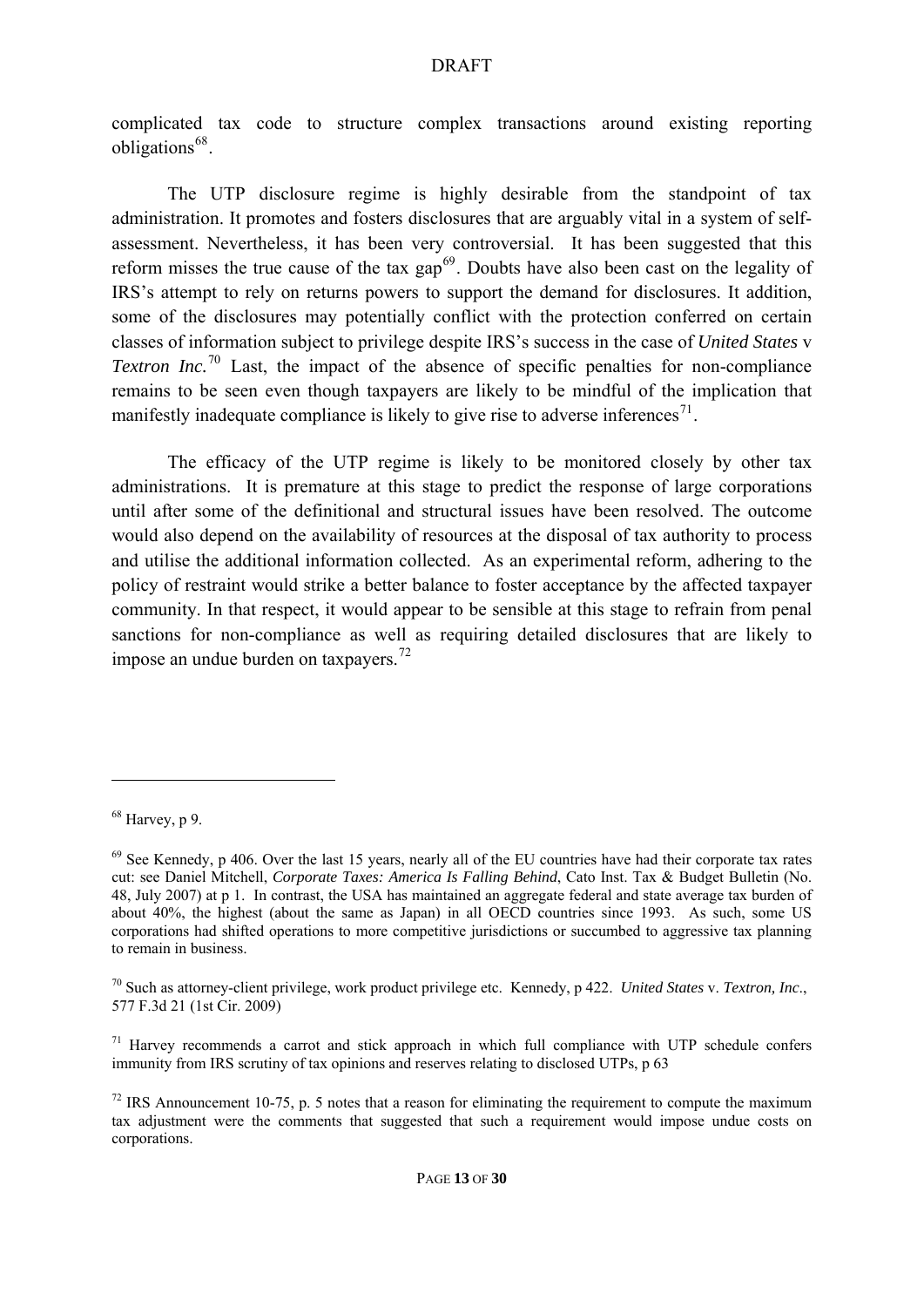## **4.1.2.2 Supplementary Disclosures by Third Parties**

<span id="page-13-0"></span>However, improving information reporting processes must be undertaken with caution. One obvious drawback is the additional cost imposed on the reporting party. Further costs may be incurred due to opposition from affected third parties.<sup>[73](#page-13-1)</sup> Excessive information reporting requirements would be detrimental to the economy especially if the additional information fails to result in a meaningful reduction in the tax gap or produce efficiency gains elsewhere<sup>[74](#page-13-2)</sup>

After the results of the last tax gap study were released, the IRS has successfully implemented several new measures to improve third party reporting.<sup>[75](#page-13-3)</sup> From January 2011, organizations that process credit and debit card payments must submit annual reports of these payments to the IRS.<sup>[76](#page-13-4)</sup> Brokerage firms are required to file returns containing information that includes the adjusted basis in the customers' securities and the nature of any gains or profit<sup> $77$ </sup>. Lederman believes that such a change would be valuable. The marginal cost imposed on the brokers would be nominal as the additional information required is currently being collected for regulatory or accountability purposes. From January 2012, businesses must file information returns for payments in excess of \$600 to any corporation for services rendered<sup>[78](#page-13-6)</sup>

The UK government has also implemented a series of fairly robust measures to tackle tax avoidance. In March 2011, the UK government released a report "Tackling Tax Avoidance" detailing its new strategic approach to close the estimated tax gap of more than  $£40$  billion.<sup>[79](#page-13-7)</sup> One-third of the tax gap is due to tax evasion and tax avoidance. HMRC continues to invest in data-matching tools to improve the detection and measurement of tax

<span id="page-13-1"></span>1

<span id="page-13-5"></span><span id="page-13-4"></span><sup>76</sup> Inland Revenue Code (Title 26) [IRC],  $\S6050W$ ; Housing Act 2008,  $\S3091(a)$ ,

<span id="page-13-6"></span>77 IRC, §6045

<span id="page-13-2"></span><sup>73</sup> Rifkin, p. 412.

<span id="page-13-3"></span><sup>74</sup> Lederman, p. 1741.

<sup>&</sup>lt;sup>75</sup> The proposals in the "Reducing the Federal Tax Gap - A Report on Improving Voluntary Compliance", IRS, August 2007, (available at [http://www.irs.gov/pub/irs-news/tax\\_gap\\_report\\_final\\_080207\\_linked.pdf](http://www.irs.gov/pub/irs-news/tax_gap_report_final_080207_linked.pdf)) have since been incorporated into the tax code.

<sup>78</sup> IRC, §6041 was amended by §9006 of the Patient Protection and Affordable Care Act 2010 to include payments from or to any corporation not exempted from tax. The effect of the amendments would end the regulatory regime which exempts payments to corporations from general requirements of information reporting.

<span id="page-13-7"></span><sup>&</sup>lt;sup>79</sup> See http://cdn.hm-treasury.gov.uk/2011budget taxavoidance.pdf at p 2. The new approach was launch in June 2010. The final report was released in March 2011 after a series of public consultations.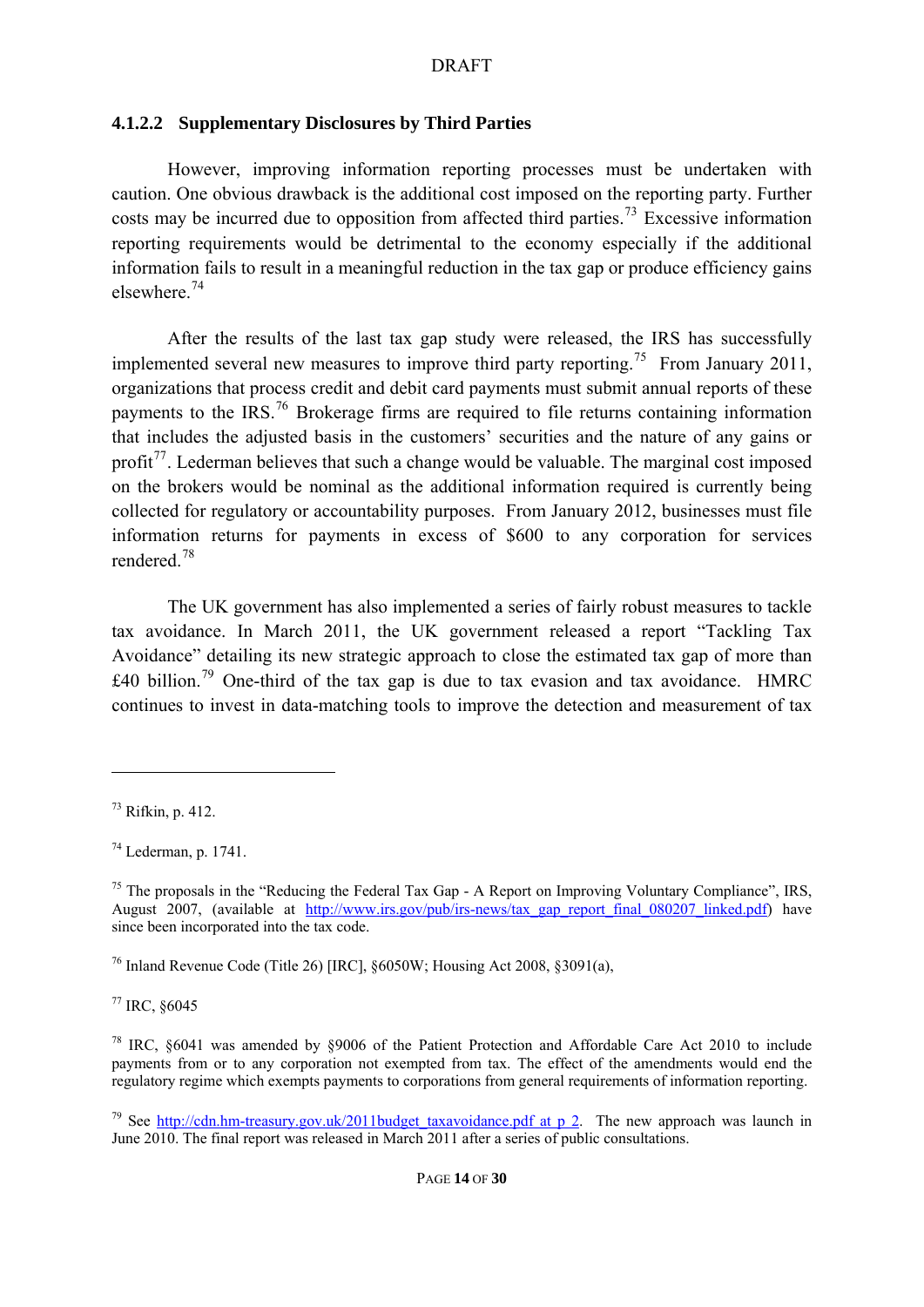evasion.<sup>[80](#page-14-0)</sup> Data collected from third party reporting is matched with the internal data of HMRC to identify the sources and scale of any undeclared income. Intentional tax evaders are either subject to closer scrutiny or to more burdensome disclosure requirements  $81$ .

In relation to tax avoidance, the new approach targets prevention, early detection and counteraction. One of the key components of this strategy involves an enhancement of its tax disclosure regime. The Disclosure of Tax Avoidance Schemes legislation requires the promoter of a bespoke or generic tax avoidance scheme to disclose it to the HMRC within 5 days if it involves an arrangement that is expected to procure a tax advantage for any person.[82](#page-14-2) Each disclosed scheme is tagged with a scheme reference number (SRN). From 2010, every promoter is required to periodically furnish the HMRC with full details concerning clients to whom SRNs have been issued.<sup>[83](#page-14-3)</sup> HMRC reports that the total number of disclosures for direct and indirect taxes have increased by about 10 times from August 2004 to April 2010<sup>[84](#page-14-4)</sup>. This scheme has closed off £12bn in avoidance opportunities between 2004 and 2009<sup>[85](#page-14-5)</sup>.

Another pillar of the strategy involves a reinforcement of its legislative and operational powers to make immediate changes to revenue legislation to defeat tax avoidance schemes that have been identified. Briefly, the "Protocol on unscheduled announcement to changes in tax law" sets out the process and criteria for the exercise of Ministerial power to effect changes in tax legislation before the final amending legislation comes into force. Briefly, a Written Ministerial Statement outside a scheduled fiscal event may be made in situations where: (1) there would otherwise be significant risk to the Exchequer; (2) significant new information has emerged to identify the risk or indicate its scale; and (3) changing the law immediately would prevent significant losses to the Exchequer<sup>[86](#page-14-6)</sup>. HMRC acknowledges the concerns raised that have been raised during the public consultation. It has reiterated its commitment to strike a balance between the need for stability in the tax system

<span id="page-14-0"></span><sup>80</sup> *Supra*, HMRC Protecting Tax Revenues 2009, pp. 14-15

<span id="page-14-1"></span><sup>&</sup>lt;sup>81</sup> See <http://www.hmrc.gov.uk/about/tax-defaulters.htm>for details of the HMRC Managing Deliberate Defaulters Programme.

<span id="page-14-2"></span> $82$  Finance Act 2004 (Chapter 12), section 306. Introduced on 1 August 2004, the scheme was initially limited to employment income, financial products and VAT. By April 2010, it was extended to Income Tax, Capital Gains Tax, National Insurance Contributions and Stamp Duty Land Tax.

<span id="page-14-3"></span><sup>83</sup> Finance Act 2010 (Chapter 13), Schedule 17, Clause 6

<span id="page-14-4"></span><sup>84</sup> See <http://www.hmrc.gov.uk/avoidance/avoidance-disclosure-statistics.htm>

<span id="page-14-5"></span><sup>85</sup> See [http://www.hmrc.gov.uk/budget2010/march/strength-revise-dotas-ia-5295.pdf at p 1](http://www.hmrc.gov.uk/budget2010/march/strength-revise-dotas-ia-5295.pdf%20at%20p%201).

<span id="page-14-6"></span><sup>86</sup> See [http://cdn.hm-treasury.gov.uk/2011budget\\_](http://cdn.hm-treasury.gov.uk/2011budget_taxavoidance.pdf)**tax**avoidance.pdf *at chapter 4*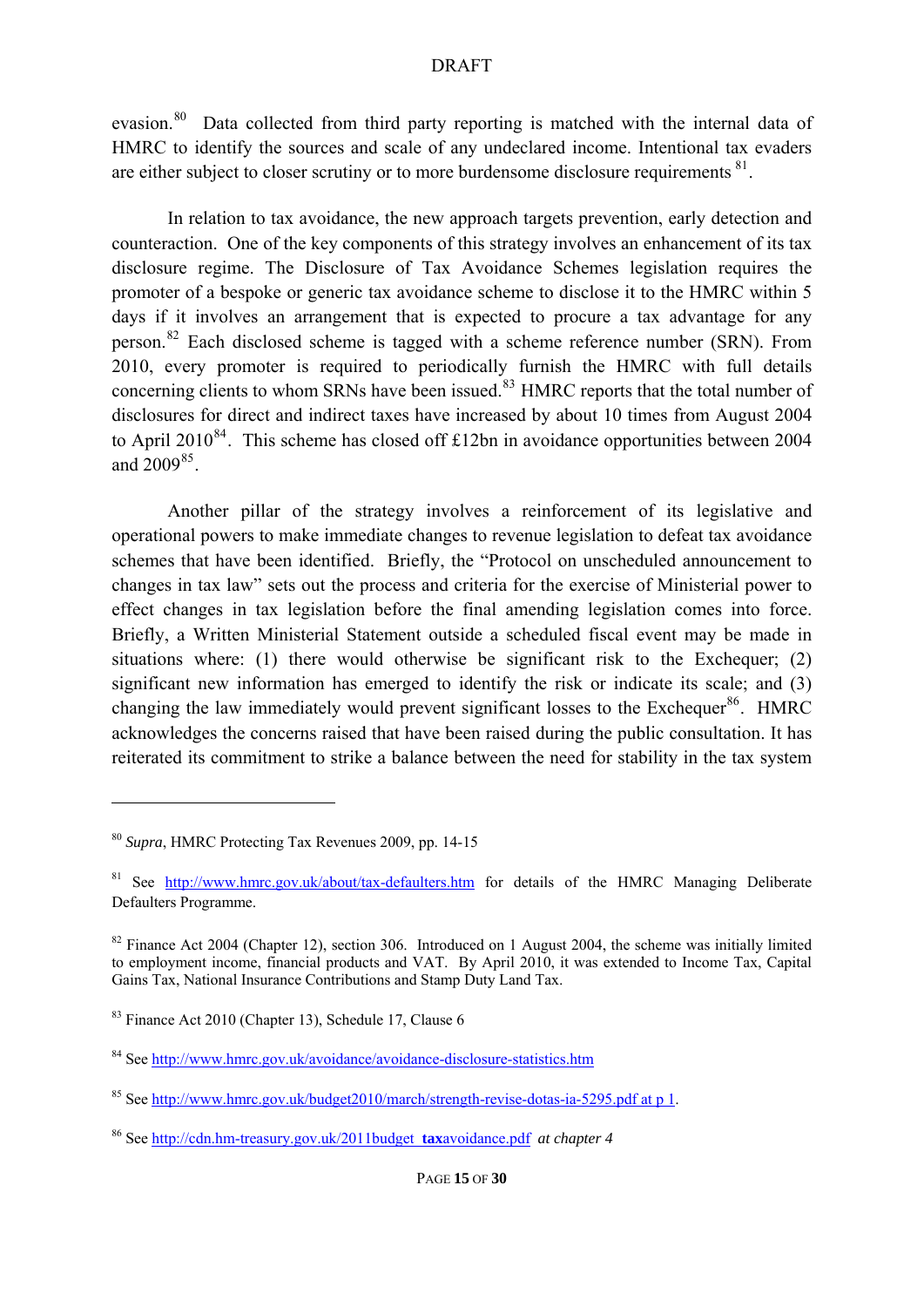and allowing decisive action when risks to the Exchequer have been identified. In particular, it reassured the public that changes would generally be confined to specific risks and any retroactive changes to a date earlier than an announcement date would be "wholly  $exceptional<sup>97</sup>$ .

#### <span id="page-15-0"></span>**4.1.2.3 Incentivising Disclosures: Whistleblowing**

In this respect, the perception of the value of instituting a whistleblowing program to incentivise disclosures is rather divergent. As a tool to bridge the informational asymmetry, it has merits. Potential whistleblowers are typically insiders who possess some form of information on any tax evasion scheme. If the experiences of some countries are of any value, the amount of recovered tax revenues that are attributable to whistleblowing is not significant. Two reasons may be offered. First, potential whistleblowers who are insiders may refrain from divulging information if there is a real risk of self-incrimination by reason of their interests or involvement in the schemes. Second, the perceived value of confidentiality undertakings by the tax administration may be deemed to be inadequate. There will always be tensions between the tax administration's commitment to protect the identity of the whistleblower and potential obligations to submit to discoveries in any civil proceedings.

In 2006, the IRS enhanced the whistleblowers' program<sup>[88](#page-15-2)</sup>. A Whistleblower Office was established to offers a reward of 15-30% of the amount of taxes recovered if the information supplied substantially contributes to the recovery of taxes or related payments in excess of  $2m^{89}$  $2m^{89}$  $2m^{89}$  The table below shows the details of the program from FY 2006 to 2010<sup>[90](#page-15-4)</sup>.

<span id="page-15-1"></span><sup>87</sup> See [http://cdn.hm-treasury.gov.uk/2011budget\\_](http://cdn.hm-treasury.gov.uk/2011budget_taxavoidance.pdf)**tax**avoidance.pdf *at p 17.*

<span id="page-15-2"></span><sup>88 §7623(</sup>b) of the Code was created by the Tax Relief and Health Care Act of 2006 (section 406) (PL 109-432)

<span id="page-15-3"></span><sup>&</sup>lt;sup>89</sup> IRC, §7623b; those who do not exceed the monetary thresholds will be given awards at the discretion of the IRS (IRC, §7623[a]).

<span id="page-15-4"></span><sup>&</sup>lt;sup>90</sup> See Fiscal Year 2010 Report to the Congress on the Use of Section 7623, IRS, available at http://www.irs.gov/pub/whistleblower/annual\_report\_to\_congress\_fy\_2010.pdf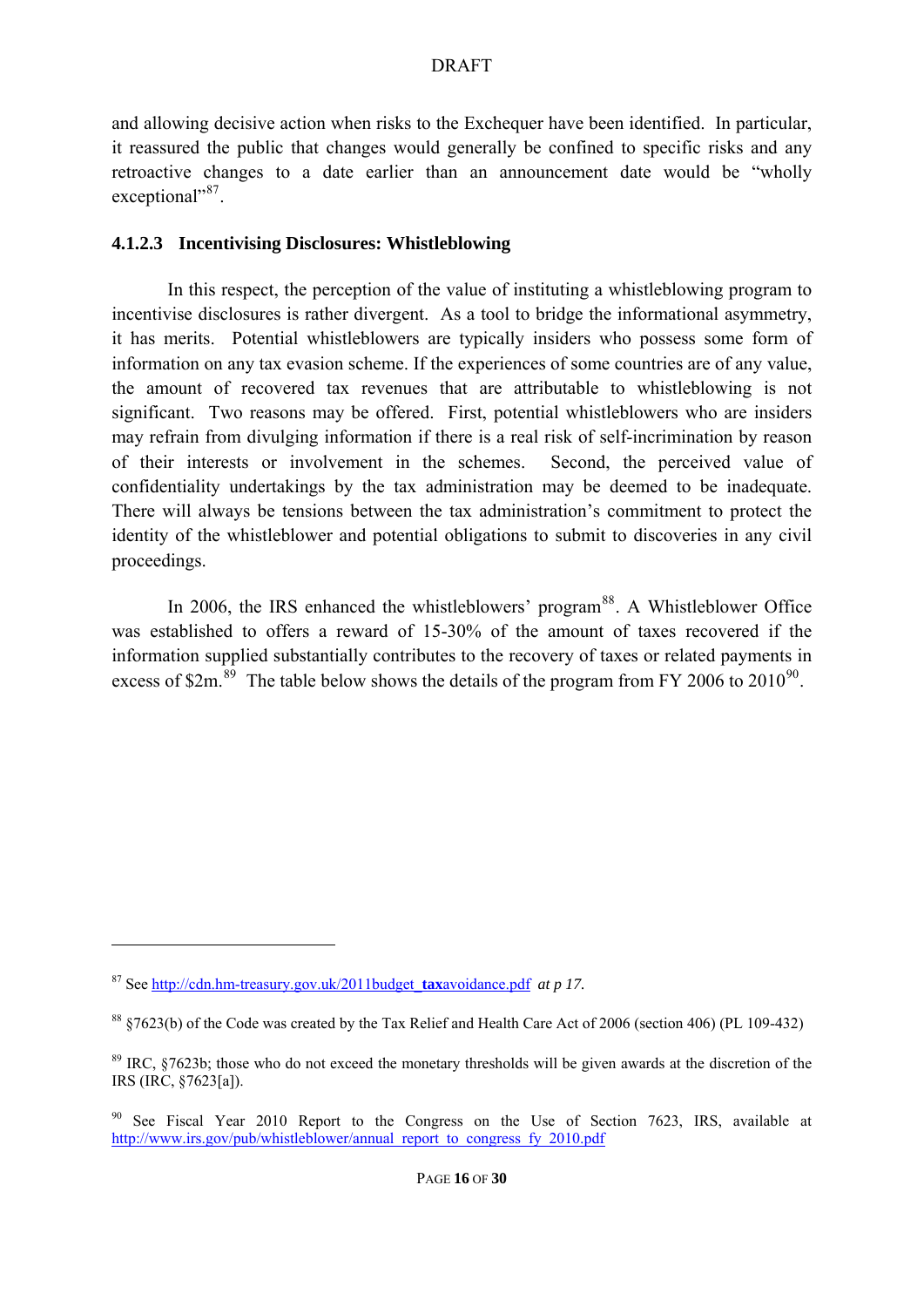|                    | 2006      | 2007    | 2008    | 2009    | 2010              |
|--------------------|-----------|---------|---------|---------|-------------------|
| <b>Cases</b>       | 4,295     | 2,751   | 3,704   | 5,678   | 7,577             |
| <b>Received</b>    |           |         |         |         |                   |
| No. of paid        | 220       | 227     | 198     | 110     | 97                |
| <b>Awards</b>      |           |         |         |         |                   |
| <b>Collections</b> | <b>NA</b> | 12      | 8       | 5       | 9                 |
| > \$2 m            |           |         |         |         |                   |
| <b>Awards</b>      | \$24 m    | \$14 m  | \$22 m  | \$6 m   | \$19 <sub>m</sub> |
| Paid               |           |         |         |         |                   |
| <b>Taxes</b>       | \$259 m   | \$182 m | \$156 m | \$206 m | \$465 m           |
| <b>Collected</b>   |           |         |         |         |                   |

The US Government Accountability Office has issued a report with recommendations to improve the processes and outcomes of the Whistleblower Office<sup>[91](#page-16-1)</sup>. The proposed changes include the tracking of processing time to reduce delays in awards, enhancing communication with whistleblowers, improving the robustness of criteria for the determinations of awards and detailed reporting to Congress on the progress. While the aggregate revenue yield may appear to be negligible relative to the size of the tax gap, it is submitted that the existence of such a facility has beneficial indirect benefits. An additional source of informational supply to the tax authority may restore a healthier level of fear in the purveyors and purchasers of tax planning schemes.

Singapore has a similar scheme for whistleblowers to come forward with information that leads to the recovery of tax. The reward is 15% on the tax recovered, capped at  $$100,000.<sup>92</sup>$  $$100,000.<sup>92</sup>$  $$100,000.<sup>92</sup>$  The UK has yet to establish a comprehensive whistleblowing program. Currently, HMRC has a whistleblowing hotline although no reward has been posted in exchange for a successful tip off.  $93$ 

## *4.2 International Tax Gap Reduction*

1

<span id="page-16-0"></span>Tax evasion assumes greater dimensions with globalization. The opportunities for tax evasion have increased with the mobility and fungibility of capital. The complexity of cross-

<span id="page-16-1"></span><sup>&</sup>lt;sup>91</sup> US GAO, "Tax Whistleblowers: Incomplete Data Hinders IRS's Ability to Manage Claim Processing Time and Enhance External Communication", August 2011, GAO-11-683, available at <http://www.gao.gov/new.items/d11683.pdf>

<span id="page-16-2"></span><sup>&</sup>lt;sup>92</sup> <http://www.iras.gov.sg/irashome/page.aspx?id=6510#Rewards>

<span id="page-16-3"></span><sup>&</sup>lt;sup>93</sup> HMRC Protecting Tax Revenues 2009, p. 14-15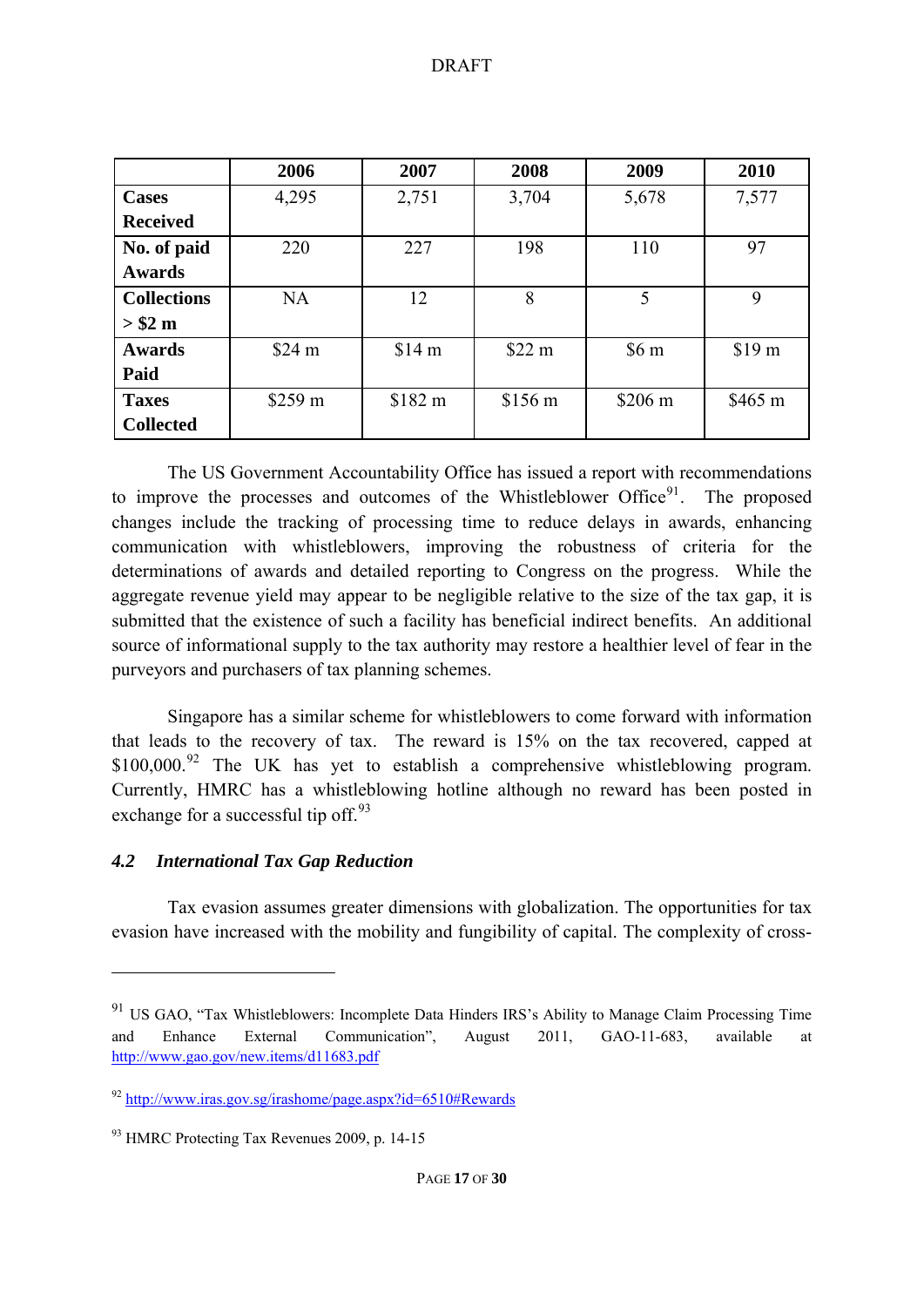border transactions make it increasingly difficult for tax authorities to identify and monitor<sup>[94](#page-17-1)</sup>. In some countries, international tax evasion contributes a significant portion of the tax  $\text{gap}^{95}$  $\text{gap}^{95}$  $\text{gap}^{95}$ . Under an established rule in private international law, it is considered to be contrary to public policy and sovereignty for a country to assist another in the direct or indirect enforcement of the latter's revenue claims<sup>[96](#page-17-3)</sup>. There has been limited success in judicial attempts to restrict the operation of this rule<sup>[97](#page-17-4)</sup>.

## **4.2.1 Exchange of Information (EOI)**

<span id="page-17-0"></span>In 2008, international tax cooperation changed dramatically when G20 and the OECD Global Forum on Transparency and Exchange of Information for Tax Purposes ("Global Forum") set out to secure the widespread global adoption of the OECD's EOI standards<sup>[98](#page-17-5)</sup>. At present, there are 101 jurisdictions that are members. The primary aim of EOI is to prevent the frustration of domestic tax laws of one state with safeguards for appropriate privacy needs and the domestic interests of the assisting state $99$ .

Ongoing peer reviews by the Global Forum will ascertain the adequacy of national regulatory frameworks and their implementation processes<sup>[100](#page-17-7)</sup>. To preserve a level playing

1

<span id="page-17-3"></span><sup>96</sup> *Government of India* v *Taylor* [1955] 1 All ER 292 (HL)

<span id="page-17-4"></span>97 See exceptions to this rule in P Baker, "Transnational Enforcement of Tax Liabilities" in *Tolley's International Tax Planning*, 2008 Ed, Chap. 21. See also *Re State of Norway's Application* (1990) 1 AC 723. The EU has 2 important Directives: Directive 77/799/EEC dated 19 December 1977 (Exchange of Information) and Directive 2003/48/EC of 3 June 2003 (EU Savings Directive). See also The Multilateral Convention on Mutual Administrative Assistance in Tax Matters: Amended by the 2010 Protocol. The Convention supports administrative co-operation between signatory states in the assessment and collection of taxes for combating international tax avoidance and evasion. Since June 2011, the Convention is now open to all countries and there are currently 21 signatories to this Convention.

<span id="page-17-5"></span><sup>98</sup> The Global Forum on Transparency and Exchange of Information for Tax Purposes, Information Brief (10 August 2011) [Global Forum Information Brief], Annex III, p. 13. Another 20-30 jurisdictions are expected to join by the end of 2011.

<span id="page-17-6"></span><sup>99</sup> OECD Model Tax Convention on Income and Capital [MTC], Article 26(1); Global Forum Information Brief, Annex V, p. 17. There are confidentiality safeguards in Article 26(2).

<span id="page-17-1"></span><sup>94</sup> Supra, P Shome, (2006) at p 40

<span id="page-17-2"></span><sup>&</sup>lt;sup>95</sup> See Rifkin, at p. 391: approximately 15-30% of the US tax gap is due to offshore tax evasion. In Sweden, tax authority estimates that approximately 35% of the Swedish tax gap had an international connection: See Swedish Tax Gap Report [Swedish Tax Gap Report], p. 48

<span id="page-17-7"></span><sup>&</sup>lt;sup>100</sup> *Ibid*, Annex IV, p. 14. Nearly 200 reviews are expected to be concluded by the end of 2014. The reviews are conducted by 30 representative members of the Global Forum: Argentina, Australia, Bahamas, Brazil, BVI, Cayman Islands, China, Denmark, France, Germany, India, Ireland, Isle of Man, Italy, Japan, Jersey, Korea, Luxembourg, Malaysia, Malta, Mauritius, Mexico, Netherlands, St. Kitts and Nevis, Samoa, Singapore, South Africa, Switzerland, UK and USA. See <http://www.eoi-tax.org/keydocs/schedule-of-reviews#y2012>for a schedule of national reviews over 2 phases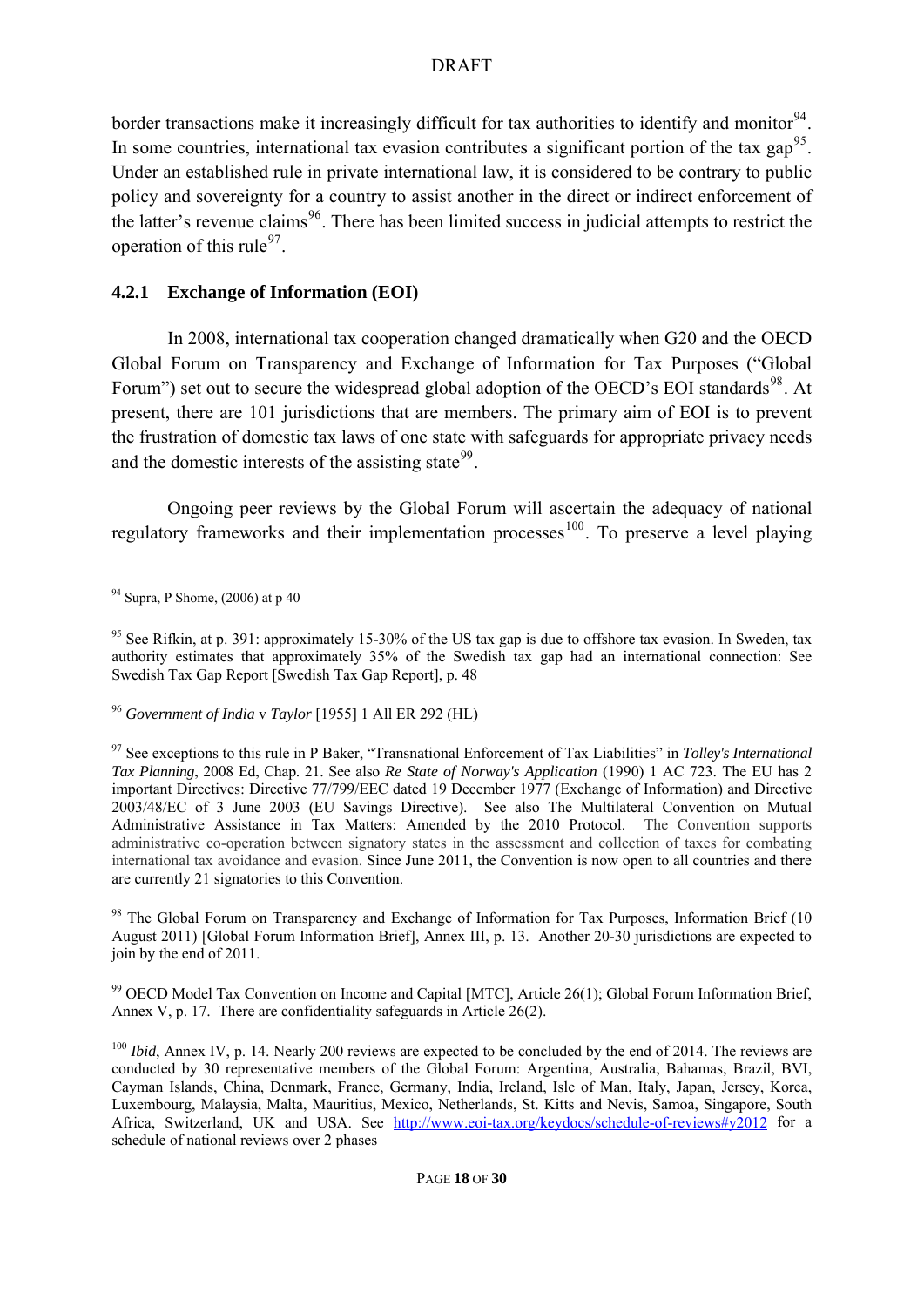field, the reviews extend to non-members too<sup>101</sup>. Shortcomings identified in peer reports on several jurisdictions are being addressed<sup>102</sup>. The Global Forum also acknowledges the need to provide technical assistance to some developing countries and smaller jurisdictions<sup>103</sup>. Programmes designed for this purpose include drafting of guidelines, pilot projects, training and platforms for national tax authorities to share their best practices.<sup>104</sup>

The massive success of the Global Forum's efforts can be measured by the adoption rate of the new EOI standards in the short time between the Washington G20 Summit in November 2008 and August 2011. The number of Double Taxation Agreements (DTAs)/Tax Information Exchange Agreements (TIEAs) updated or inked rocketed by more than 15 times from 44 to  $712^{105}$  $712^{105}$  $712^{105}$ . Unlike in 2009, all jurisdictions (save 5) surveyed by the Global Forum in 2011 have substantially implemented the EOI standard.<sup>[106](#page-18-1)</sup> There is currently no jurisdiction listed as an uncooperative tax haven.

Besides the OECD framework, the EU Savings Directive is worth a mention. It mandates automatic EOI between member states on interest payments from a paying agent in one state to the beneficial owner in the other<sup>[107](#page-18-2)</sup>. EU members who opt out of EOI are required to impose a withholding tax on the interest earned and transfer 75% of the tax revenue collected to the resident state of the beneficial owner<sup>[108](#page-18-3)</sup>. Based on empirical information, the withholding tax option has yielded substantial revenues<sup>[109](#page-18-4)</sup>.

<sup>104</sup> *Ibid*, p. 3.

1

<span id="page-18-0"></span> $105$  Global Forum Information Brief, Annex IX, p. 24.

 $101$  Global Forum Information Brief, Annex IV, p. 15 and FAQ, p. 31.

<span id="page-18-4"></span><sup>&</sup>lt;sup>102</sup> Statement of Outcomes, Global Forum Meeting, Bermuda, 31 May – 1 June 2011 (Statement of Outcomes, Bermuda), p. 3.

<sup>&</sup>lt;sup>103</sup> Statement of Outcomes, Bermuda, p. 2.

<span id="page-18-1"></span><sup>&</sup>lt;sup>106</sup> 36 tax havens and 8 financial centres had not implemented the international standards. 4 jurisdictions were not committed to the international standards: see *A Progress Report on the Jurisdictions Surveyed by the OECD Global Forum in Implementing the Internationally Agreed Tax Standard* (2<sup>nd</sup> April 2009) at <http://www.oecd.org/dataoecd/38/14/42497950.pdf> and compare with the update as at 10 August 2011 available at <http://www.oecd.org/dataoecd/50/0/43606256.pdf>. The 5 jurisdictions that have yet to fully implement the standards are Guatemala, Montserrat, Nauru, Niue and Uruguay. Montserrat and Uruguay have concluded 11 and 9 relevant agreements so far.

<span id="page-18-2"></span><sup>&</sup>lt;sup>107</sup> See Articles 2, 4, 8 and 9 of the Council Directive 2003/48/EC. Information such as the identity and residence of the beneficial owner together with the identification of the debt claim giving rise to the interest has to be transmitted to tax authority of the state in which the beneficial owner is located. See [http://ec.europa.eu/taxation\\_customs/taxation/personal\\_tax/savings\\_tax/rules\\_applicable/index\\_en.htm](http://ec.europa.eu/taxation_customs/taxation/personal_tax/savings_tax/rules_applicable/index_en.htm)

<span id="page-18-3"></span>PAGE **19** OF **30** <sup>108</sup> See Articles 11 and 12 of the Council Directive 2003/48/EC. Initially, Belgium, Austria and Luxembourg opted out to levy a withholding tax: see Article 11. The rate is 35% from 1 July 2011. On 1 January 2010,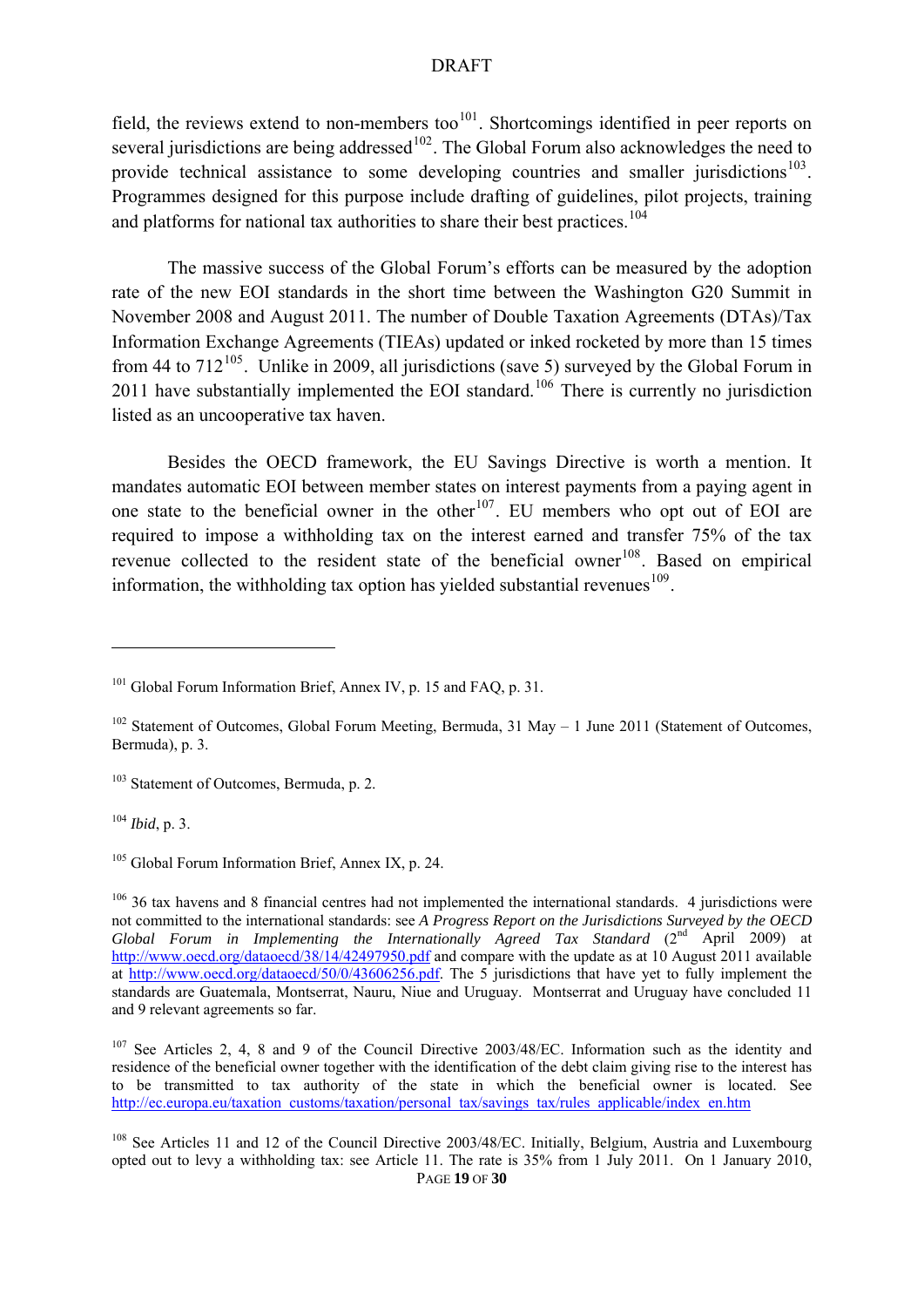## **4.2.2 Bilateral Withholding Tax Agreements**

<u>.</u>

<span id="page-19-0"></span>The unique developments in Switzerland merits a special mention. Since March 2009, Switzerland has amended many of their DTAs to comply with the new EOI standards<sup>[110](#page-19-1)</sup>. As at August 2011, twenty-one DTAs with an extended administrative assistance clause were approved by parliament<sup>[111](#page-19-2)</sup>. Besides these EOIs, an interesting alternative has emerged.

In August 2011, Switzerland signed agreements with Germany and the UK to withhold taxes on future investment income and capital gains of German and UK residents<sup>[112](#page-19-3)</sup>. The payment of the withholding tax  $(26.375\%$  for Germany and between 27% and 48% for the UK, depending on the nature of the capital income) is deemed to discharge the tax obligations owed to the country of residence. In addition, these agreements provide for retrospective taxation. A German or UK resident may make an anonymous lump-sum tax payment (19% to 34% of the assets in question) or elect to disclose his past fiscal circumstances to the tax authorities.

<sup>109</sup> The gross revenue from the retention tax on the interest income of EU taxpayers in Switzerland amounted to CHF 432 million in 2010. CHF 324 million were thus transferred to EU member states. Approximately 38,000 voluntary declarations were received for 2010. See <http://www.efd.admin.ch/dokumentation/zahlen/00579/00608/00634/index.html?lang=en>

<span id="page-19-1"></span><sup>110</sup> However, information will only be provided if the taxpayer is identified by the requesting party in some way that satisfies the Swiss tax authority. See Switzerland Federal Department of Finance, "The requirements for administrative assistance in tax matters should be revised," 15 February 2011, p. 4, available at <http://www.news.admin.ch/NSBSubscriber/message/attachments/22119.pdf>

<span id="page-19-2"></span><sup>111</sup> The first ten DTA partners are Austria, Denmark, Finland, France, Luxembourg, Mexico, Norway, Qatar, Spain and the UK. The deadline for the optional referendum expired unused at the start of October 2010. See [http://www.efd.admin.ch/dokumentation/zahlen/00579/00608/00642/index.html?lang=en.](http://www.efd.admin.ch/dokumentation/zahlen/00579/00608/00642/index.html?lang=en) Another 14 DTAs or protocols have been signed and parliamentary approval is expected to be obtained in due course. See also OECD Global Forum on Transparency and Exchange of Information for Tax Purposes Peer Review Report Phase 1 Switzerland (June 2011) [OECD Switzerland Review], pp. 73-74 paragraph 232, preview available online at <[http://www.keepeek.com/Digital-Asset-Management/oecd/taxation/global-forum-on-transparency](http://www.keepeek.com/Digital-Asset-Management/oecd/taxation/global-forum-on-transparency-and-exchange-of-information-for-tax-purposes-peer-reviews-switzerland-2011_9789264114661-en)[and-exchange-of-information-for-tax-purposes-peer-reviews-switzerland-2011\\_9789264114661-en>](http://www.keepeek.com/Digital-Asset-Management/oecd/taxation/global-forum-on-transparency-and-exchange-of-information-for-tax-purposes-peer-reviews-switzerland-2011_9789264114661-en)

Belgium elected to implement an automatic exchange of information. The withholding tax option expires when Liechtenstein, San Marino, Monaco, Andorra and Switzerland agree to exchange information. Except for Switzerland, all these countries have agreed to exchange information. Since there is no sunset clause, an EUwide automatic exchange for all member states is unlikely to materialise so long as Switzerland maintains its rejection of automatic exchange of information.

<span id="page-19-3"></span><sup>&</sup>lt;sup>112</sup> Swiss Federal Department of Finance, "Switzerland and Germany initial tax agreement," 10 August 2011, see <http://www.efd.admin.ch/aktuell/medieninformation/00462/index.html?lang=en&msg-id=40533>and "Switzerland and the UK initial tax agreement," 24 August 2011, <http://www.efd.admin.ch/aktuell/medieninformation/00462/index.html?lang=en&msg-id=40731>. agreements could enter into force as early as January 2013.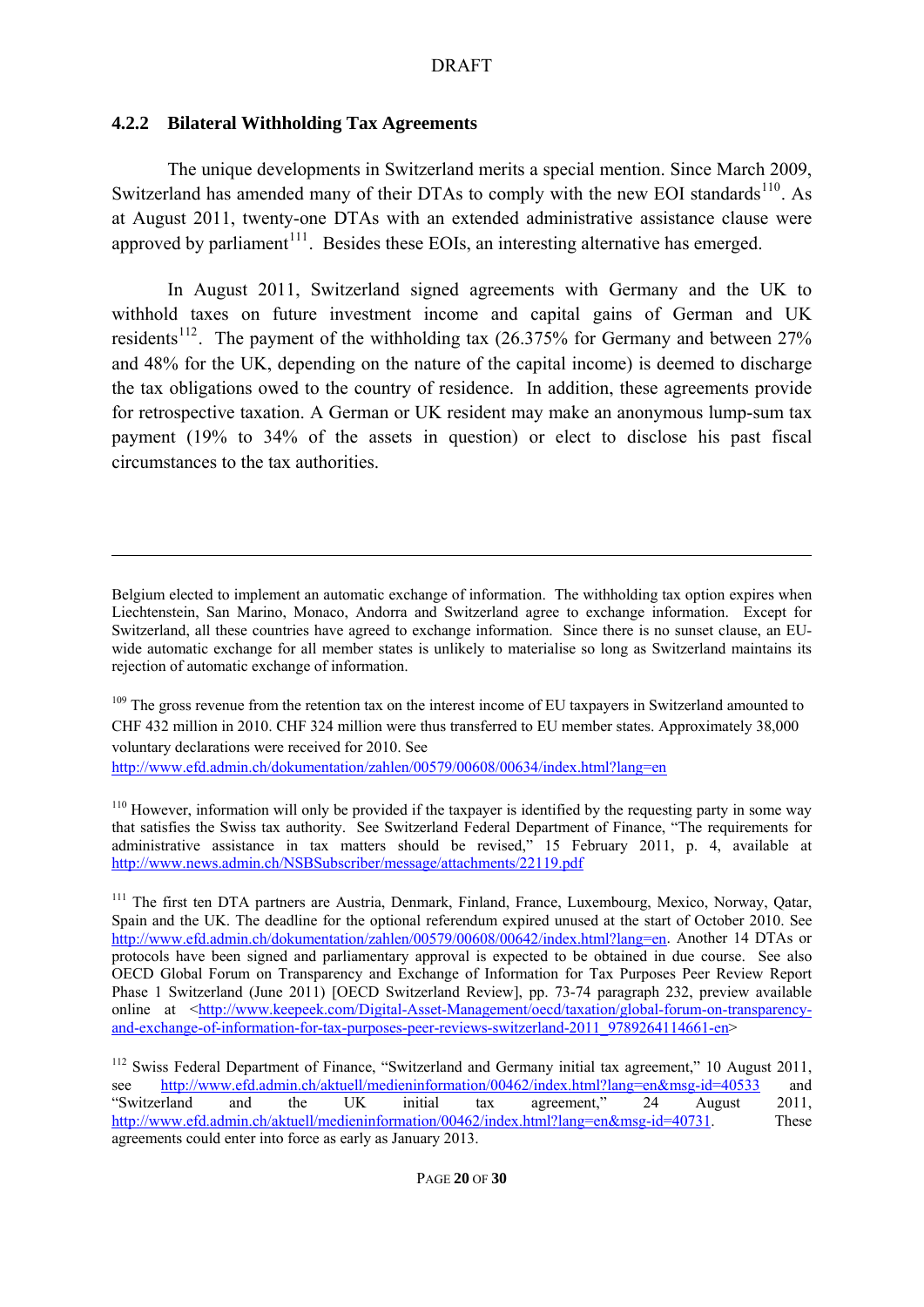Since such a withholding tax is considered as having a long-term impact equivalent to the automatic exchange of information, these agreements are likely to influence the debate within the  $EU^{113}$  $EU^{113}$  $EU^{113}$ . While agreements with other jurisdictions appear to be an attractive option, there are several implementation issues to bear in mind. Domestic laws may need to be amended to authorise the collection and exchange of information, or to withhold taxes for foreign jurisdictions<sup>[114](#page-20-2)</sup>. The effectiveness of the final mechanism may also be subject to the efficiency of the administrative process, the resources allocated and the complexity of the legal process.

## **4.2.3 Contractual Obligations to Share Information and withholding of tax**

<span id="page-20-0"></span>Aside from encouraging foreign authorities to disclose information, international tax information exchange could be enhanced by a carrot and stick approach. The USA enacted the Qualified Intermediary (QI) program in 2000 where foreign financial institutions contract voluntarily with the IRS to withhold and report taxable US income.<sup>[115](#page-20-3)</sup> OIs may maintain the privacy of their client while non-QIs have to reveal the client's identity to be eligible for treaty benefits.<sup>[116](#page-20-4)</sup>

In a bid to further combat offshore tax evasion, the US enacted the Foreign Account Tax Compliance Act (FACTA) in 2010 which requires US taxpayers holding foreign financial assets exceeding \$50,000 to report information about those assets to the IRS. Foreign financial institutions must report information about financial accounts held by these US taxpayers to the IRS.<sup>[117](#page-20-5)</sup> Under FACTA, the financial institutions must enter into an agreement with the IRS to withhold tax at 30% on any payment of taxable US income to a

<span id="page-20-1"></span><sup>&</sup>lt;sup>113</sup> Greece and Austria have expressed their interest for similar agreements. France and Italy are firmly opposed to such a solution fearing that it could undermine the EU's endeavours.

<span id="page-20-2"></span><sup>&</sup>lt;sup>114</sup> The ordinance of 1 September 2010 (OACDI, RS 672.204) is being replaced by an Act to be approved by parliament. See <http://cms.unige.ch/droit/cdbf/spip.php?article764&lang=fr>

<span id="page-20-3"></span><sup>&</sup>lt;sup>115</sup> US Government Accountability Office Report to the Committee on Finance US Senate, "Oualified Intermediary Program Provides Some Assurance That Taxes on Foreign Investors Are Withheld and Reported, but Can Be Improved," December 2007 [USGAO QI Report], p. 10.

<span id="page-20-4"></span><sup>&</sup>lt;sup>116</sup> USGAO QI Report, p. 11; QIs report their customer income and withholding information in groups of similar recipients receiving similar benefits.

<span id="page-20-5"></span><sup>&</sup>lt;sup>117</sup> US Congress Joint Committee on Taxation, "Technical Explanation of the Revenue Provisions Contained in Senate Amendment 33100, The Hiring Incentives to Restore Employment Act," February 23, 2010 [Joint Committee Report], pp. 42.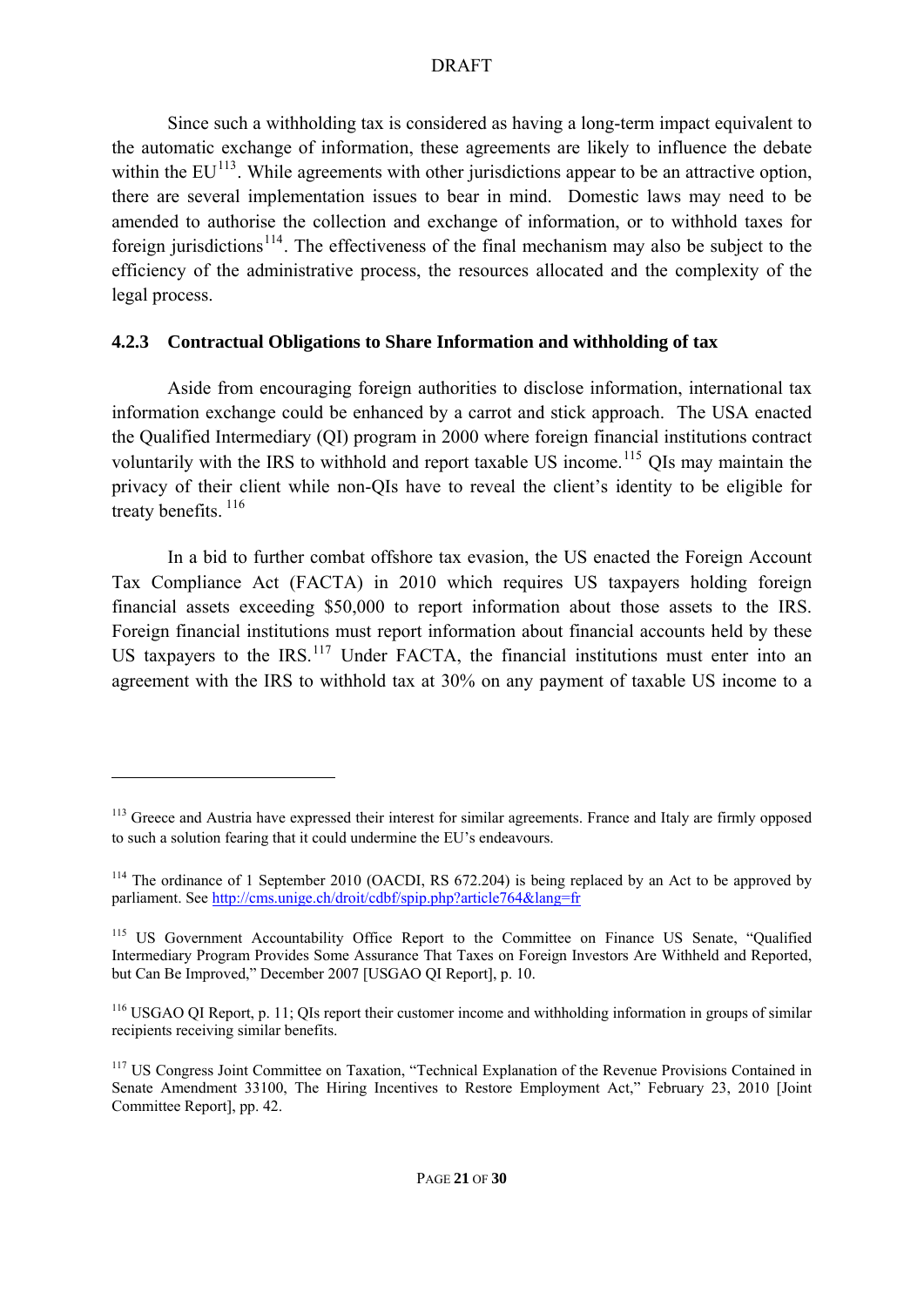non-participating foreign financial institution.<sup>118</sup> Financial institutions that have entered into OI agreements are not exempted from this provision.<sup>119</sup>

## **4.2.4 International Transfer Pricing**

<span id="page-21-0"></span>The rapid adoption and development in Transfer Pricing Laws around the world in recent years is nothing short of phenomenal. Tax Administrations are increasingly aware of the risk of tax erosion from the increased volume in trans-national activities and intra-firm transactions that may not comply with the arm's length price<sup>[120](#page-21-1)</sup>. Some multi-national enterprises artificially manipulate the trade and non-trade payments for the transfer of goods or services between members of the group to reduce the aggregate tax burden of the group. In the absence of homogenous tax base or rate, countries that levy higher rates of tax fear that artificial transfer pricing may result in corporate profits being siphoned off to jurisdictions with lower tax burdens. Many countries have implemented aggressive audit programs and stepped up penalties for non-compliance. This area has received tremendous attention in the literature elsewhere and shall not be repeated here<sup>[121](#page-21-2)</sup>.

The urgency to address transfer pricing abuse can be seen in the developments even in countries that levy relatively lower rates of income tax. Singapore offers a good example<sup>[122](#page-21-3)</sup>. Up until 2009, Singapore did not have a comprehensive legislative provision to deal with transfer pricing<sup>[123](#page-21-4)</sup>. The move came as a surprise to some as it had always been thought that Singapore had little incentive to enforce the arm's length standard given its relatively low tax rates. While is it generally true that financial incentives from aggressive transfer pricing practices are greatest in high tax jurisdictions, it does not follow that low incidence of transfer pricing is associated with low tax burdens. The factors that drive the demand for transfer pricing manipulation are as complex as the policy reasons that justify the imposition of lower

<sup>118</sup> [http://www.irs.gov/businesses/corporations/article/0,,id=236664,00.html;](http://www.irs.gov/businesses/corporations/article/0,,id=236664,00.html) Joint Committee Report, pp. 39-40.

<sup>119</sup> Joint Committee Report, p. 42.

<span id="page-21-1"></span><sup>&</sup>lt;sup>120</sup> Supra, [OECD Intra-firm Trade] p 2

<span id="page-21-2"></span><sup>121</sup> OECD, *Transfer Pricing Guidelines for Multinational Enterprises and Tax Administrations, August 2010. See also P Shome, p 52-54.* 

<span id="page-21-3"></span><sup>&</sup>lt;sup>122</sup> This section draws heavily on another work by this author "The Resolution of Transfer Pricing Disputes in Singapore", a chapter in *Resolving Transfer Pricing Disputes – A Global Analysis*, a book to be published by Cambridge University Press (2012).

<span id="page-21-4"></span><sup>&</sup>lt;sup>123</sup> On 23 February 2006, IRAS took the historic step to issue the first set of transfer pricing guidelines that contain an explicit direction for related persons to adopt the arm's length principle as the standard for pricing the transactions with each other.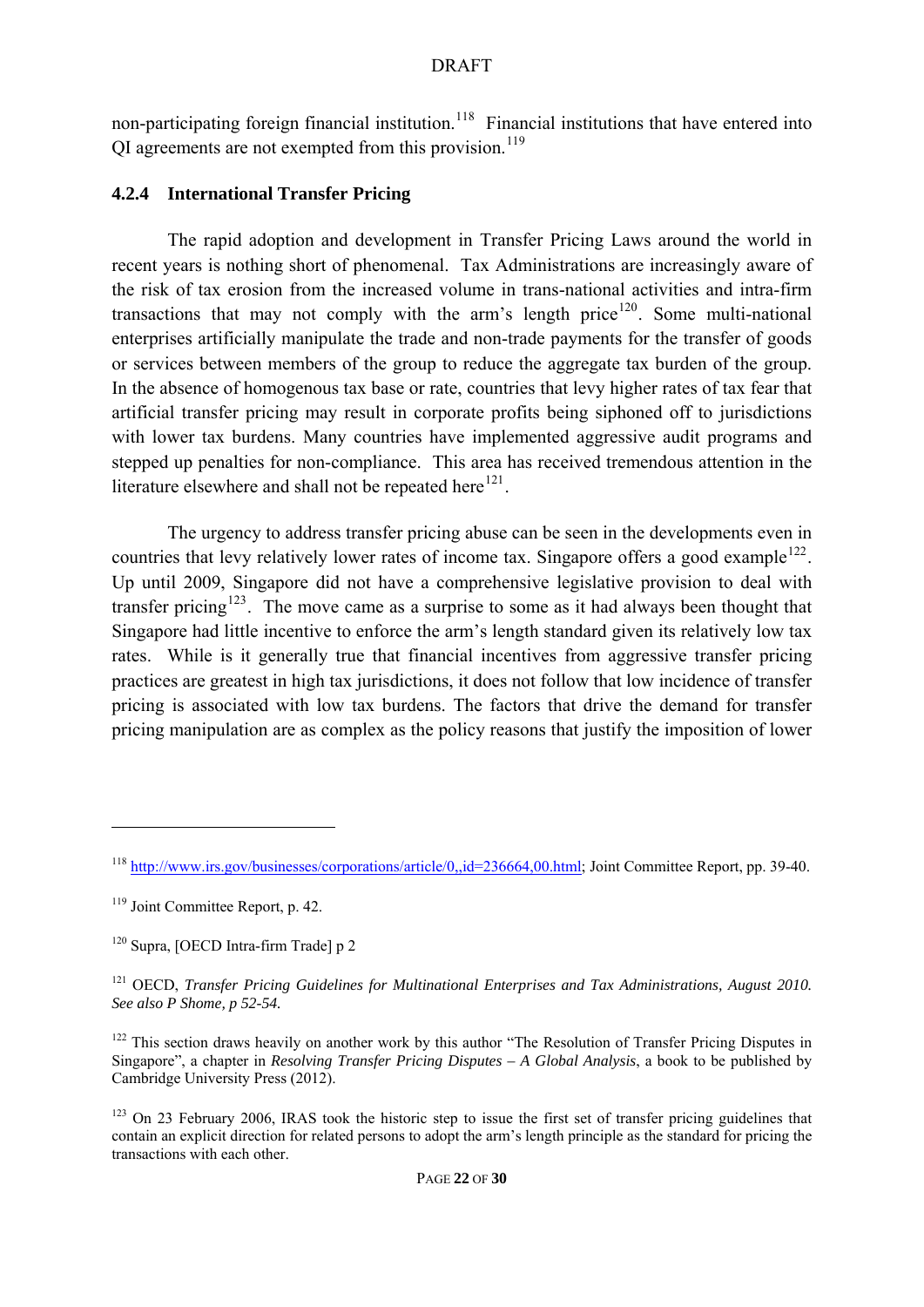tax burdens<sup>124</sup>. Moreover, it is worthwhile to point out that the necessity for the enactment of a transfer pricing provision is not obviated by low tax burdens.

Several reasons may be offered. First, effective tax burdens are relative and can vary significantly across jurisdictions. Second, the actual incidence of tax can be reduced or avoided in many ways. Third, unless the prevalence of tax inducements in capital-importing jurisdictions and the seduction of tax havens diminish significantly, transfer pricing in some form or other will continue to flourish in our highly integrated world economy where a large percentage of the world trade consists of intra-group transactions<sup>[125](#page-22-1)</sup>. As such, it is not surprising that national revenue authorities, irrespective of their domestic tax rates, remain vigilant to changes in the trends in worldwide tax rates and developments in the global supply that may potentially jeopardize their fiscal sustainability.

In recent years, the national tax authorities in many leading jurisdictions have strengthened their enforcement powers and raised the penalties for transfer pricing violations. Thus, it is foreseeable that Singapore may have to expend substantially more resources to cope with an increasing volume of transfer pricing reviews and possibly confront inevitable revenue sacrifices for acceding to more requests for corresponding adjustments by global businesses under the Mutual Agreement Procedure found in all of the 70 Double Tax Agreements that Singapore has concluded with its trading partners<sup>[126](#page-22-2)</sup>. The assumption that "MNCs are more likely to place profits into Singapore rather than out of Singapore" may no longer be valid $127$ .

## *4.3 Tax Amnesty*

1

<span id="page-22-0"></span>Tax Amnesty programs are often used by tax authorities to target taxpayers who under-declare their taxable income. It is especially useful in cases involving foreign income

<sup>124</sup> See OECD (2010), *Choosing a Broad Base – Low Rate Approach to Taxation*, OECD Tax Policy Studies, No. 19, OECD Publishing, p14.

<span id="page-22-1"></span> $125$  While there is a dearth of data on intra-firm trade across jurisdictions, the liberalization of international goods and services in the last two decades has spawn an unprecedented growth in global value chains by MNCs. The growth in the volume of trade has outstripped GDP growth by a factor of 2 in the same period: see OECD, Working Party on International Trade in Goods and Trade in Services Statistics, *Intra-firm Trade:A Work in Progress*, 2010, p 32.

<span id="page-22-2"></span><sup>&</sup>lt;sup>126</sup> More than two-thirds of the 69 comprehensive DTAs that Singapore has concluded contain the equivalent of Article 9(2) of the OECD MC. Article 9(2) requires a contracting state to make a corresponding adjustment to a taxpayer who has suffered a primary adjustment in the other contracting state to eliminate any unrelieved double taxation. About a quarter of the DTAs that do not contain Article 9(2) are older DTAs concluded before 1980 that were likely to have been based on the 1977 OECD Model Convention.

<span id="page-22-3"></span><sup>127</sup> *Cf* Liu HK, "Transfer Pricing in Singapore", *CCH Tax Briefing*, Issue No. 18, May-June 2001, at p 6. The text is based on a paper presented at the Regional Conference Transfer Pricing held in Taipei, Taiwan from 19 to 20 April 2001.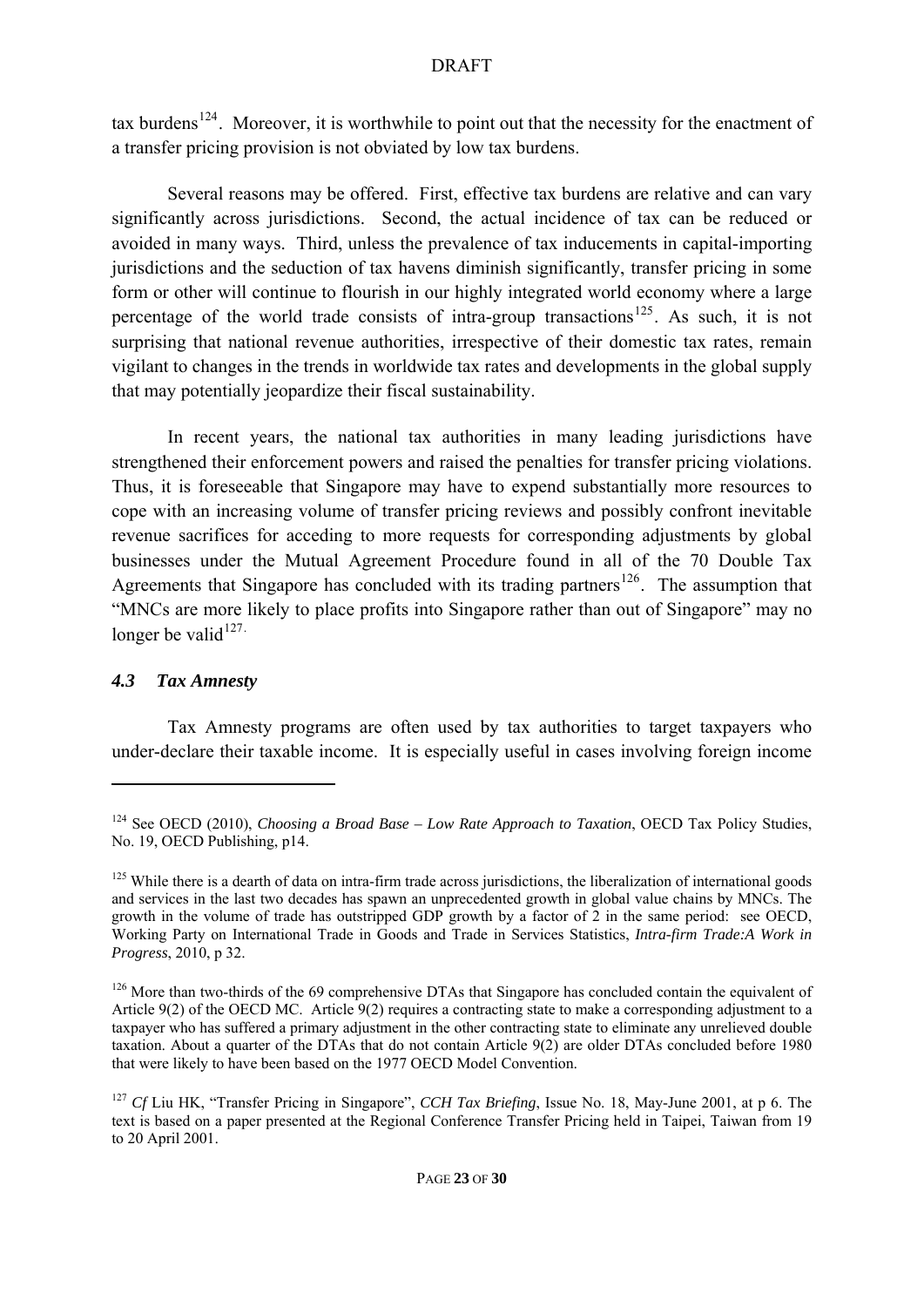where the enforcement powers of the tax authority is severely limited. The common inducement offered in exchange for voluntary disclosure of past untaxed income is a significant but temporary reduction in tax liabilities including penalties. The rationale for instituting tax amnesty programs usually involves a pragmatic judgment to forgo the maximum potential tax revenue that has proven to be difficult to enforce with the objective to maximise the current and future revenue collection for that category of income or taxpayers. The UK House of Lords in a case commonly known as the *Fleet Streets Casuals* case<sup>[128](#page-23-0)</sup> noted that the tax authority's decision to forgo maximum potential taxes in the light of enforcement costs was made for "good management" reasons and ought to be upheld.<sup>[129](#page-23-1)</sup>

The attractiveness of tax amnesty programs is especially high where there is financial pressure to secure an immediate increase in tax revenue that cannot readily achieved through normal budgetary means.<sup>[130](#page-23-2)</sup> Tax amnesties may also prove to be helpful in improving the overall compliance levels through an enlargement of the taxpayer base.<sup>[131](#page-23-3)</sup> However, the effectiveness of a tax amnesty may well be contingent on the existence of a real and credible threat of detection and punishment.<sup>[132](#page-23-4)</sup> The success of tax amnesty programs may be said to be positively correlated to the robustness of the underlying infrastructure and legal framework of the tax system. Nevertheless, some academic scholars have cast doubts on the reliability of government statistics as success indicators since the receivables captured in the figures would invariably include amounts that might otherwise have been collected in the

<span id="page-23-0"></span><sup>128</sup> *Inland Revenue Commissions v. National Federation of Self-Employed and Small Businesses Ltd.* [1982] 1 A.C. 617.

<span id="page-23-1"></span><sup>&</sup>lt;sup>129</sup> *Ibid*, p. 637. In that case, the chairman of the Board of Inland Revenue stated that due to the large number of taxpayers, the sums involved and the limitations of resources, it was impossible to collect all the taxes due. The reduction of tax liability to improve future compliance was seen to be the most cost-effective.

<span id="page-23-2"></span><sup>&</sup>lt;sup>130</sup> Katherine Baer and Eric Le Borgne, Tax Amnesties: Theory, Trends, and Some Alternatives (International Monetary Fund: 2008) [Baer and Le Borgne], pp. 1-2; James Alm, "Tax Policy Analysis: The Introduction of a Russian Tax Amnesty," George State University (Andrew Young School of Policy Studies) International Studies Program, Working Paper 98-6 (October 1998) available online at <<http://aysps.gsu.edu/isp/files/ispwp9806.pdf>> [Alm], p. 4

<span id="page-23-3"></span> $131$  Alm, p. 4; Uchitelle, p. 49. Baer and Le Borgne, p. 6.

<span id="page-23-4"></span><sup>&</sup>lt;sup>132</sup> Uchitelle, p. 51-52; The IRS's Offshore Voluntary Disclosure program increases the incentives to comply with the program by citing the new Foreign Account Tax Compliance Act which threatens to increase the effectiveness of future enforcement efforts and hence the probability of detection [\(http://www.irs.gov/businesses/international/article/0,,id=235699,00.html](http://www.irs.gov/businesses/international/article/0,,id=235699,00.html)).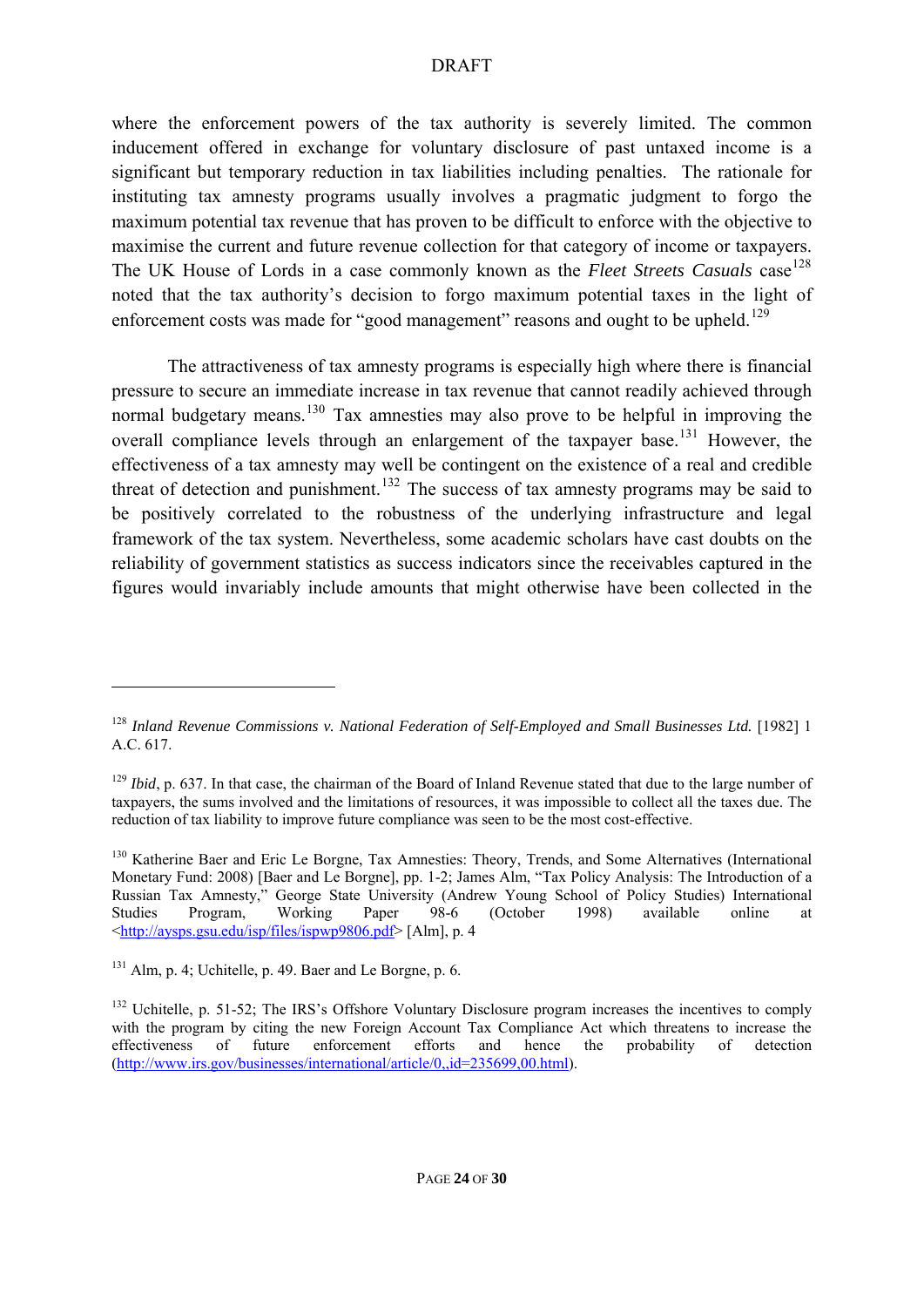normal course of tax enforcement absent the tax amnesty program.<sup>133</sup> There have also been disagreements among economists about the beneficial impact of such programs  $^{134}$ .

There have been some conflicting experiences with tax amnesty programs. California reported that its previous tax amnesty programs<sup>[135](#page-24-0)</sup> reaped returns that exceeded their costs.<sup>[136](#page-24-1)</sup> Italy's tax amnesty program<sup>[137](#page-24-2)</sup> reportedly managed to repatriate 98% of illegally-held funds and provided  $\epsilon$ 5bn in additional tax revenue.<sup>[138](#page-24-3)</sup> However, tax amnesty programs have also had some failures. Argentina, for instance, had a tax amnesty program that generated no significant returns. $139$ 

If administered judiciously, they have the potential to increase the long term compliance rates. Yet, ill-considered repetitions of tax amnesty programs could create insidious expectations of future programs. At its worst, it could jeopardise the integrity of the tax system and encourage the perception among some taxpayers that tax evasion during the intervening periods could prove to be profitable.<sup>[140](#page-24-5)</sup> The reduction in perceived fairness of the system may adversely affect the compliance rates of otherwise honest taxpayers.<sup>[141](#page-24-6)</sup> Several

<span id="page-24-2"></span><sup>137</sup> A reduced penalty was offered for funds held offshore if those funds were repatriated or declared from September 15, 2009 to April 15, 2010.

<span id="page-24-3"></span><sup>138</sup> <http://news.bbc.co.uk/2/hi/8433762.stm>.

<u>.</u>

<span id="page-24-4"></span><sup>139</sup> Elliot Uchitelle, "The Effectiveness of Tax Amnesty Programs in Selected Countries," FRBNY Quarterly Review (Autumn 1989) 48 [Uchitelle], p. 51.

<span id="page-24-5"></span><sup>140</sup> Baer and Le Borgne, pp.2-3; Uchitelle, p.49, "These expectations can decrease the incentive to pay taxes routinely and lead eventually to an increase in the number of tax evaders."

<sup>&</sup>lt;sup>133</sup> Steven E. Crane and Farrokh Nourzad, "Analyzing Income Tax Evasion Using Amnesty Data with Self-Selection Correction: The Case of the Michigan Tax Amnesty Program," in John Slemrod ed., *Why People Pay Taxes* (The University of Michigan Press 1992), p. 174.

<sup>&</sup>lt;sup>134</sup> See D Marples & J Gravelle, "Tax Cuts on Repatriation Earnings as Economic Stimulus: An Economic Analysis", CRS Report for Congress, 27 May 2011 available at [http://www.ctj.org/pdf/crs\\_repatriationholiday.pdf](http://www.ctj.org/pdf/crs_repatriationholiday.pdf)

<span id="page-24-0"></span><sup>&</sup>lt;sup>135</sup> The Voluntary Compliance Initiative (Jan-Apr 2004) and the Tax Amnesty Program (Feb-Mar 2005).

<span id="page-24-1"></span><sup>&</sup>lt;sup>136</sup> California Franchise Tax Board, "Tax Gap Plan: A Strategic Approach to Reducing California's Tax Gap." 2006 available online at  $\frac{\text{th}}{\text{t}}/(\text{www}.ftb.ca.gov/aboutFTB/TaxGapStratPlan.pdf$ , p. 7 states that for an investment of under \$13m, the tax amnesty programs managed to yield \$6.2bn worth in taxes that would not otherwise have been paid.

<span id="page-24-6"></span><sup>&</sup>lt;sup>141</sup> Carroll, p. 47 argues the motivation to comply with a tax system in inextricably linked to a taxpayer's perception of the fairness in the outcome; Kristina Murphy, "Procedural Justice, Shame and Tax Compliance," Working Paper 50, November 2004, Australian National University [Murphy], available online at <<http://ctsi.anu.edu.au/publications/WP/50.pdf>>, pp. 1-2, where several studies are cited that taxpayers become more compliant where they feel that they have been treated fairly by the tax authority.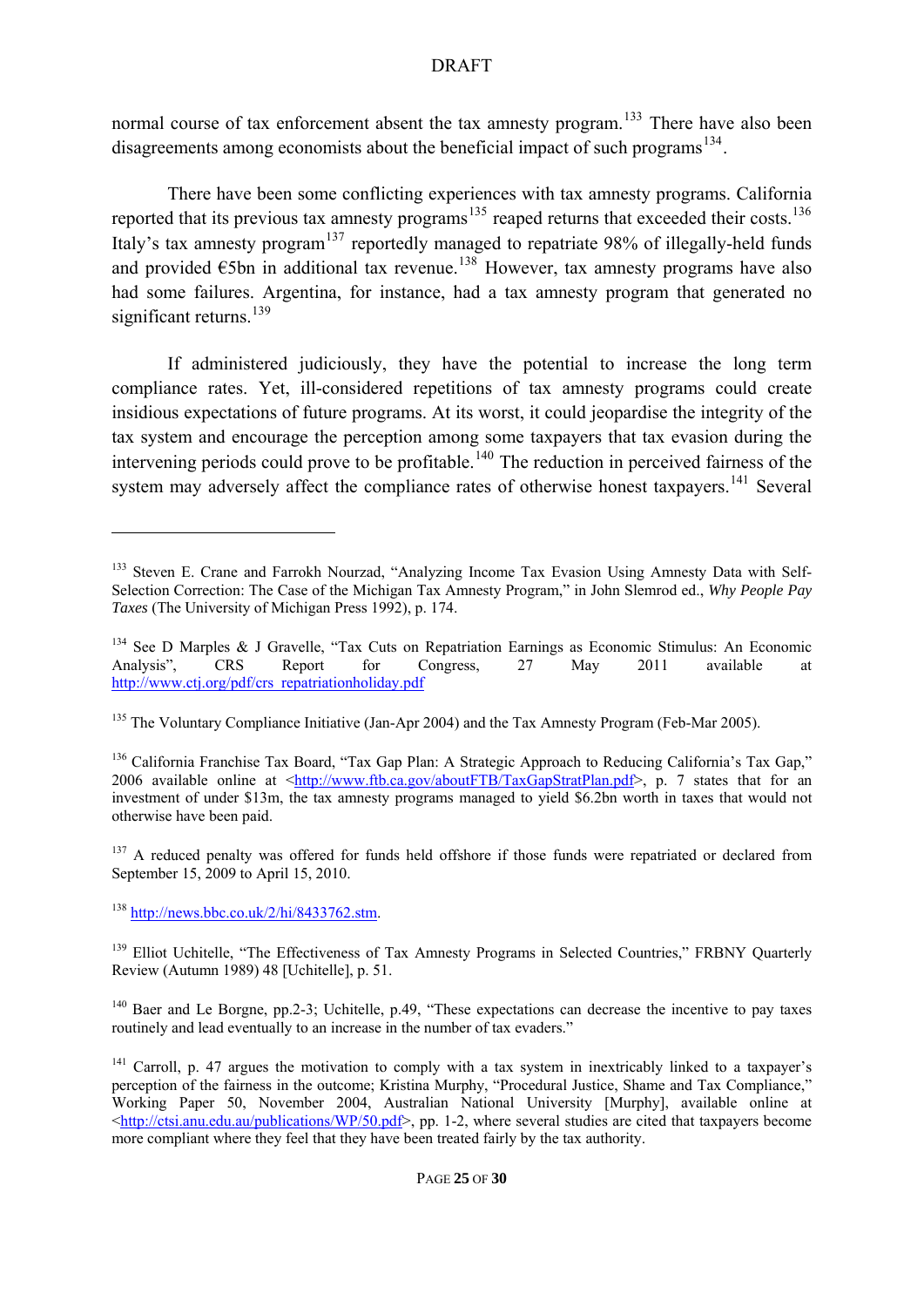studies have provided evidence that additional tax amnesties are likely to produce decreasing yields and discourage future compliance.<sup>[142](#page-25-0)</sup>

For instance, India had implemented at least four Voluntary Disclosure of Income Schemes (VDIS) in 1951, 1965, 1975 and 1997. <sup>[143](#page-25-1)</sup> While the absolute number of income disclosures had increased with each scheme, the ratio of VDIS collections to GDP figures in 1997 was only marginally higher than that in the earlier schemes<sup>[144](#page-25-2)</sup>. It is also noteworthy that there is a decline in the percentage of declarants to assessees from 6.8% and 33% respectively in 1965 and 1975 to 3.6% in 1997. There has been no VDIS since 1997. A possible reason could be a realisation that frequent repetition of such schemes may incentivise further tax evasion among some delinquent taxpayers who expect a better deal in the next VDIS. $145$ 

It has been reported that the US Congress is considering a repeat of a tax repatriation holiday that it last offered in 2004<sup>[146](#page-25-4)</sup>. As some of the macro-economic indicators in the USA continue to deteriorate, there is a real a policy dilemma when forecast suggests that the repatriation of foreign sourced income to the US can result in the much vaunted boost to the economy. Yet, policymakers cannot lightly ignore the fact that short term gains from tax amnesty programs can inflict long term tax losses. The Joint Committee on Taxation estimates that the proposed 2011 tax repatriation holiday would net \$25.5bn during the subsequent 3 fiscal years but may result in revenue losses of \$78.7bn over a decade.<sup>[147](#page-25-5)</sup>

<span id="page-25-0"></span><sup>&</sup>lt;sup>142</sup> Hari Sharan Luitel and Russell S. Sobel, "The Revenue Impact of Repeated Tax Amnesties," Public Budgeting and Finance/Fall 2007, Volume 27, No. 3, pp. 29-30.

<span id="page-25-1"></span><sup>143</sup> See http://www.incometaxindia.gov.in/HISTORY/PRE-1922.ASP

<span id="page-25-2"></span><sup>&</sup>lt;sup>144</sup> In the 1975 VDIS, Rs. 1500 Crore was disclosed as Undisclosed Income/Wealth compared with the aggregated of Rs.  $267$  Crore disclosed during the  $1951$  and  $1965$  VDIS: [http://www.incometaxindia.gov.in/archive/BreakingNews\\_PresidentSpeech150yrPublication\\_07152011.pdf.](http://www.incometaxindia.gov.in/archive/BreakingNews_PresidentSpeech150yrPublication_07152011.pdf) The 1997 scheme brought in more than 12 times the total collections from the earlier VDIS: see [http://www.cag.gov.in/reports/d\\_taxes/2000\\_book2/index.htm](http://www.cag.gov.in/reports/d_taxes/2000_book2/index.htm), Report of the CAG on the union Government for the year ended March 1999- Voluntary Disclosure of Income Scheme, 1997- Union Government - (Direct Taxes) - (12A of 2000)

<span id="page-25-3"></span><sup>&</sup>lt;sup>145</sup> The 1997 Scheme was challenged before the Bombay High Court on grounds of being unconstitutional. While the validity of the scheme was upheld by the High Court, it was observed that frequent repetition of such schemes made tax payers optimistic of getting a better deal in the next VDIS: see *All India Federation Of Tax Practitioners Association* vs *Union Of India & Ors*. (1997) 228 ITR 68 Bombay. The High Court decision was upheld on appeal to the Supreme Court [(1998) 231 ITR 24 (SC)]

<span id="page-25-4"></span> $146$  If it is finally offered on the same terms at the previous holiday, the tax rate will be temporarily reduced from 35% to 5.25% for a one year period.

<span id="page-25-5"></span><sup>&</sup>lt;sup>147</sup> Joint Committee on Taxation Report (April 15 2011) available online at [http://doggett.house.gov/images/pdf/jct\\_repatriation\\_score.pdf](http://doggett.house.gov/images/pdf/jct_repatriation_score.pdf), p. 2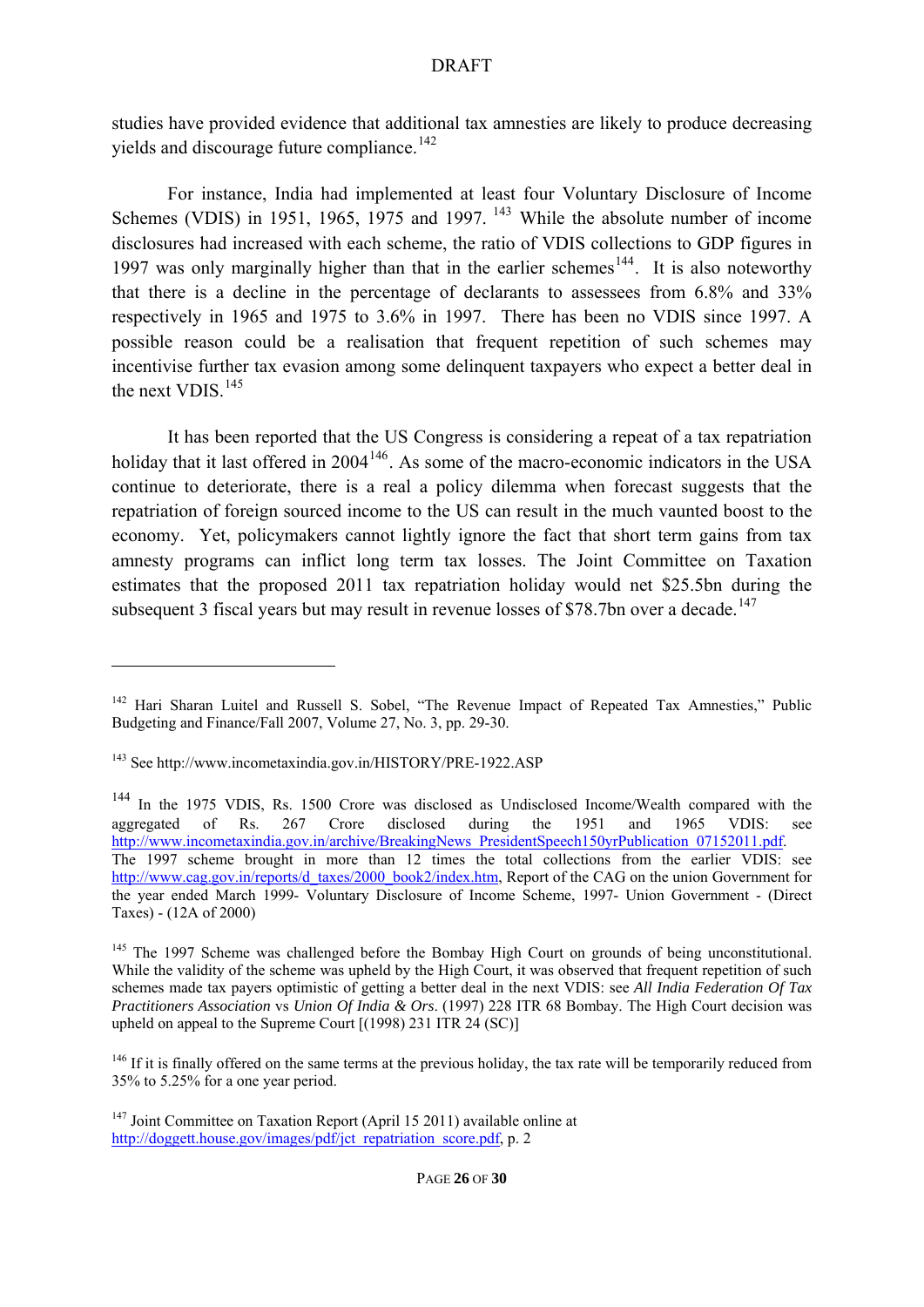## *4.4 Shaming Offenders*

<span id="page-26-0"></span>In some countries, an alternative to secure higher voluntary compliance without an attendant increase in administrative costs utilises a different tactic on tax evaders. Publishing the identities and details of tax evasion to divert public resentment against tax evaders can have a significant deterrent effect especially on large corporations and wealthy high profile individuals. Shaming subjects tax offenders to public criticism and increases the social and financial costs of evasion through the resultant loss of reputation or social standing.<sup>[148](#page-26-1)</sup> However, its effectiveness is the function of the offender's ability to deal with the criticism including opportunities to deflect personal responsibility to third parties or the state.<sup>[149](#page-26-2)</sup> The discretion of a tax authority to freely publish details may also be constrained by the scope of the laws that safeguard taxpayer privacy and confidentiality of tax information.

Greece has recently started a program that publishes the names of high profile tax evaders.<sup>[150](#page-26-3)</sup> In the UK, the HMRC publishes information about deliberate tax defaulters if the tax penalties imposed exceed  $£25,000$ .<sup>[151](#page-26-4)</sup> The IRS has also been known to publish the names of tax offenders in a bid to shame them.<sup>[152](#page-26-5)</sup> However, the US has a relatively robust legal regime that protects the confidentiality of tax return information.<sup>[153](#page-26-6)</sup> As a result, it may not expedient for the IRS to shame errant taxpayers as freely as it would have been desired.<sup>[154](#page-26-7)</sup>

Some jurisdictions have enacted legislation to address the issue. South Africa's income tax laws prohibit disclosure of tax related information except under limited circumstances which includes the publication of identities of some offenders.<sup>[155](#page-26-8)</sup> The UK has also enacted legislation to allow the shaming of offenders under the UK Managing Deliberate

<span id="page-26-1"></span> $148$  Rifkin, pp. 414-415.

<span id="page-26-2"></span> $149$  Murphy, p. 5; p. 17.

<span id="page-26-3"></span><sup>150</sup> <http://www.guardian.co.uk/business/2010/may/16/greece-debt-crisis-tax-evading>.

<span id="page-26-4"></span><sup>&</sup>lt;sup>151</sup> HMRC Managing Deliberate Defaulters programme, "Compliance checks – Publishing details of deliberate defaulters" available at [http://www.hmrc.gov.uk/compliance/cc-fs13.pdf,](http://www.hmrc.gov.uk/compliance/cc-fs13.pdf) p. 2.

<span id="page-26-5"></span><sup>152</sup> See<http://www.irs.gov/compliance/article/0,,id=237714,00.html>and [http://www.swissinfo.ch/eng/Specials/Rebuilding\\_the\\_financial\\_sector/Spotlight\\_on\\_banking\\_secrecy/US\\_tax\\_](http://www.swissinfo.ch/eng/Specials/Rebuilding_the_financial_sector/Spotlight_on_banking_secrecy/US_tax_cheats_pay_for_secret_Swiss_accounts.html?cid=19988822) [cheats\\_pay\\_for\\_secret\\_Swiss\\_accounts.html?cid=19988822.](http://www.swissinfo.ch/eng/Specials/Rebuilding_the_financial_sector/Spotlight_on_banking_secrecy/US_tax_cheats_pay_for_secret_Swiss_accounts.html?cid=19988822)

<span id="page-26-6"></span><sup>153</sup> IRC, §6103; Rifkin, p. 415.

<span id="page-26-7"></span><sup>&</sup>lt;sup>154</sup> Rifkin, pp. 415-416.

<span id="page-26-8"></span><sup>155</sup> Sections 4 and 75A, South Africa Income Tax Act 1962; See also S Killian and M Kolitz, "Revenue Approaches to Income Tax Evasion: A Comparative Study of Ireland and South Africa" 4 Journal of Accounting, Ethics and Public Policy No. 4 (2004) 235 at p. 247. (Killian and Kolitz) available online at [http://papers.ssrn.com/sol3/papers.cfm?abstract\\_id=1014609](http://papers.ssrn.com/sol3/papers.cfm?abstract_id=1014609)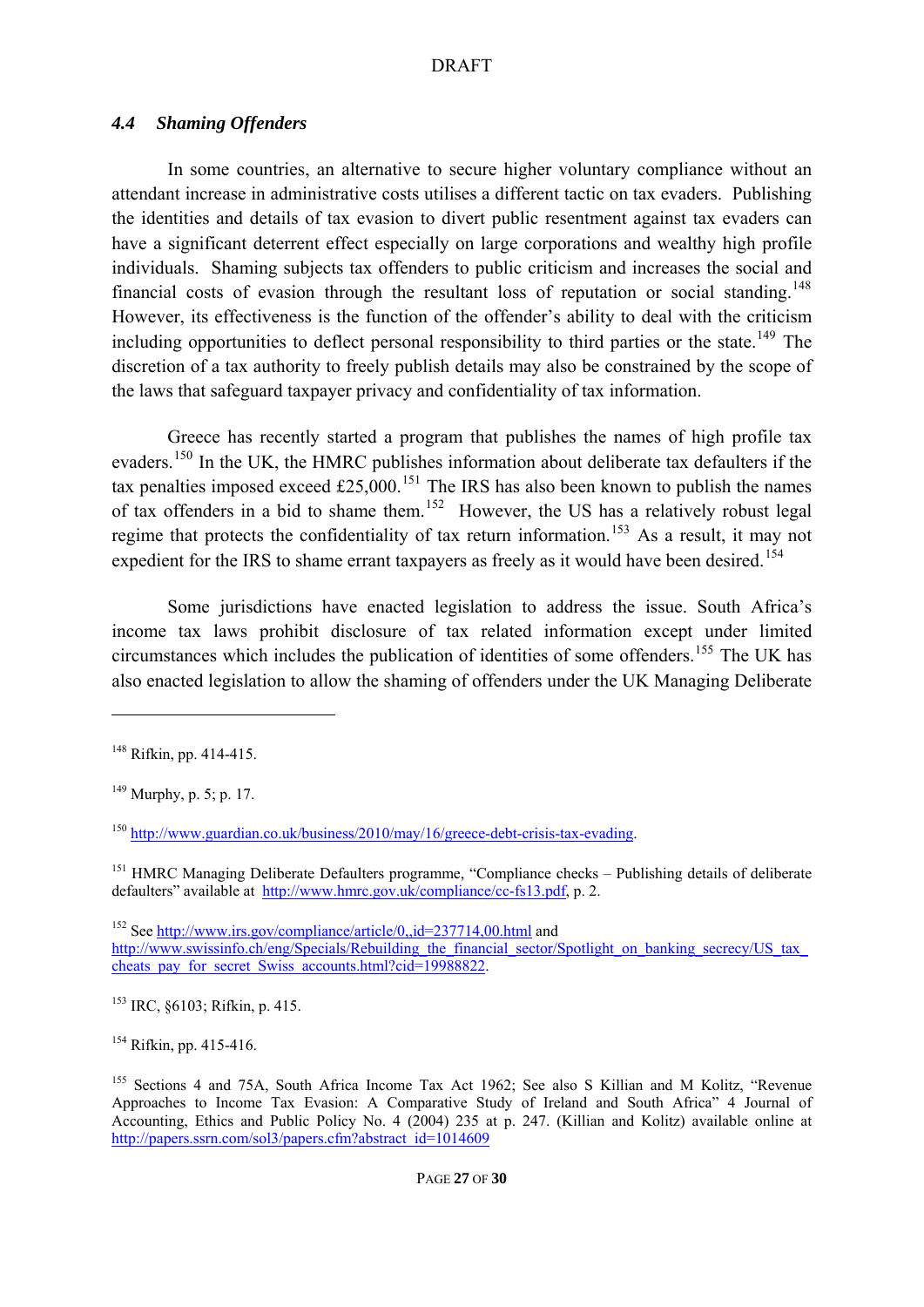Defaulters programme.<sup>[156](#page-27-1)</sup> The Income Tax department in India is also working on a plan to enable the tax authorities to publish names of tax defaulters in newspapers, with a view to shame them.<sup>[157](#page-27-2)</sup>

In the Philippines, the Bureau of Internal Revenue (BIR) has enlisted the help of the public to complement a new "name and shame" initiative. In August 2011, the BIR announced a plan to crackdown on the "highest-paid but perennially under-taxed" professional sector<sup>[158](#page-27-3)</sup>. It will embark on a "name and shame" drive by publishing lists that rank professionals for each industry based on taxes paid with particular attention paid to those at the top and bottom of their industry. It has been reported that employees who are subject to tax by source deduction bear over 85% of total individual income tax. It hopes to redress the imbalance by getting self-employed professionals like doctors, dentists, engineers, accountants, architects and lawyers to comply fully with their tax liabilities<sup>[159](#page-27-4)</sup>. Besides enhancing registration and booking keeping requirements, the BIR has urged the public to assist in the campaign by demanding for official receipts to be issued for services rendered<sup>[160](#page-27-5)</sup>.

## <span id="page-27-0"></span>**5 Conclusion**

1

The persistent tax gaps that exist in developing countries is a well-recognized and yet intractable challenge. There is consensus among scholars that the key solution lies in the centrality of tax administration<sup>[161](#page-27-6)</sup>. One of the strongest advocates, Richard Bird, noted that in most developing countries, "the administrative aspect of taxation is overwhelmingly important". Thus, the provision of adequate resources for development programs in the tax administration would create a fundamentally important connection between tax policy and economic development. An effective tax administration will aid the implementation of legislated tax policies which in turn leads to an increase in fiscal resources. Richard Goode has observed that "while almost every developing country has enacted penalties for both negligent and intentional failure to comply with revenue laws, few civil, and virtually no

<span id="page-27-1"></span><sup>156</sup> Section 94, Finance Act 2009 (Chapter 10).

<span id="page-27-2"></span><sup>&</sup>lt;sup>157</sup> http://articles.timesofindia.indiatimes.com/2011-05-30/india/29599253\_1\_tax-defaulters-income-tax-taxrecovery

<span id="page-27-4"></span><span id="page-27-3"></span><sup>158</sup> See<http://business.inquirer.net/9023/bir-lowers-boom-on-professionals>

<sup>&</sup>lt;sup>159</sup> See ftp://ftp.bir.gov.ph/webadmin1/pdf/v2n34 hr.pdf

<span id="page-27-5"></span><sup>160</sup> See<http://www.philstar.com/Article.aspx?articleId=714218&publicationSubCategoryId=107>

<span id="page-27-6"></span><sup>&</sup>lt;sup>161</sup> Richard Bird, Tax Policy and Economic Development (Baltimore: Johns Hopkins University Press, 1992) at 204.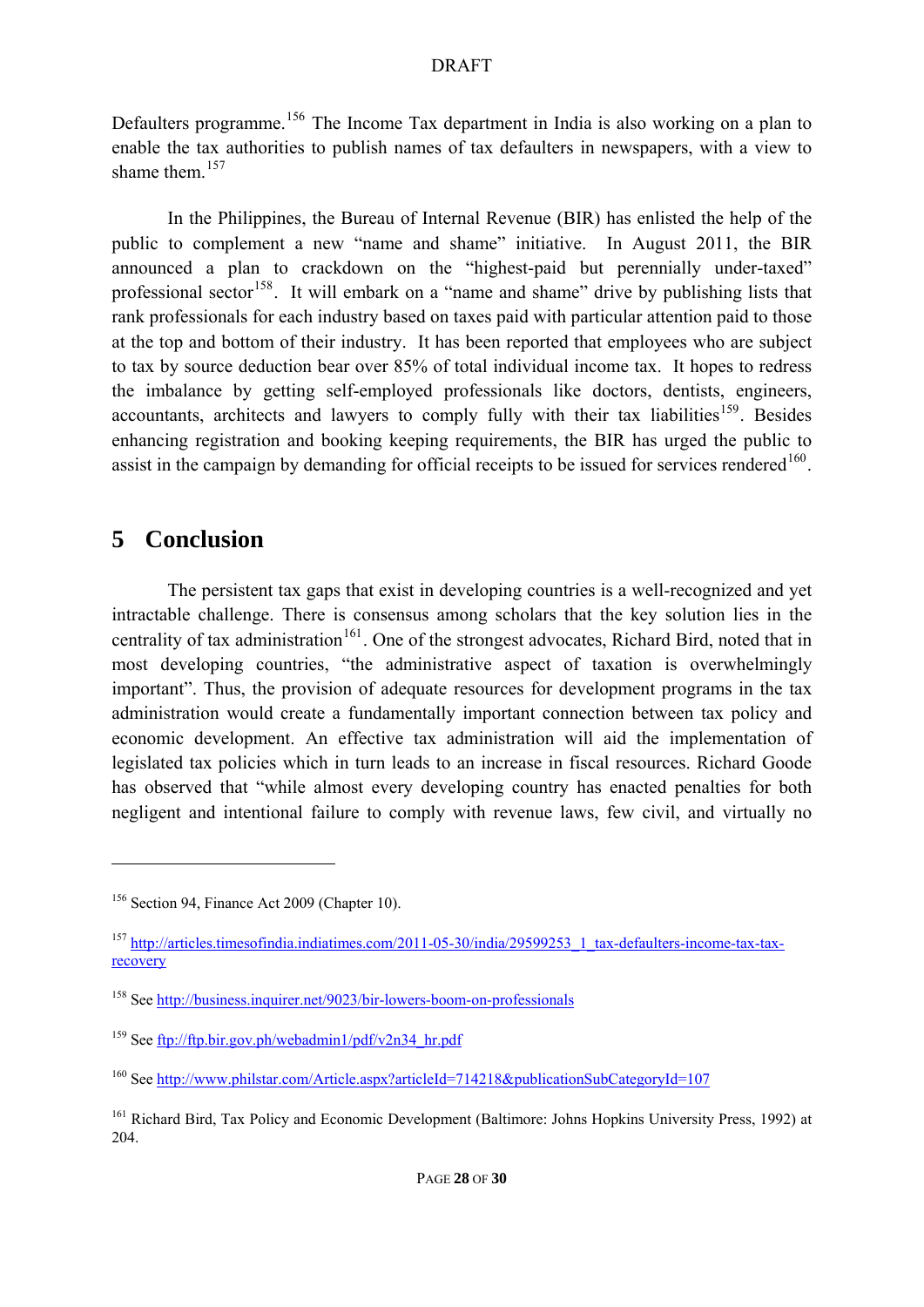criminal penalties are ever assessed and collected"<sup>[162](#page-28-0)</sup>. The UN also notes that 40% of the tax gap in Africa is "caused by inefficient administration within the taxation system. Improving tax administration would most certainly reduce the tax gap and enhance revenue yield."<sup>[163](#page-28-1)</sup>

The OECD Practice Note on "Principles of Good Tax Administration" points to the critical importance of "competence" for tax authorities. It recommends the adoption of sound and rational policies on recruitment, training and promotion of employees on the basis of merit and equal opportunity<sup>[164](#page-28-2)</sup>. The power that is wielded by tax officers is substantial and tax administrations have to be alert to the risk of corruption taking root in the system. The level of corruption in some tax administrations of developing countries is partly due to the excessive and unnecessary complexity of tax laws. The need to provide competitive remuneration to attract and retain talent has also been highlighted. In many developing countries, where unskilled and ill-equipped revenue authorities prevail, "most work is done manually, causing delays and mistakes … many tax offices do not have computers, and those that have computers do not use them properly."[165](#page-28-3)

The use of computer technology can greatly aid in the creation of a robust database that provides tools for search, retrieval and verification of information relating to taxpayers for the purpose of supporting audit selection, investigation and resolution functions.<sup>[166](#page-28-4)</sup> For instance, the relentless move towards automation and e-filing over the last 2 decades in Singapore has made the filing process extremely efficient. In YA 2010 the filing of tax returns was a non-event for a third of individual taxpayers. 94% of the rest filed their returns online.

Last, tax administrations need to ensure that there is a prompt and effective exchange of information with taxpayers on changes in the tax laws. The lack of transparency and uncertainty from frequent changes to tax rulings, coupled with a primitive management information system as described above, discourages tax compliance and fuels corruption<sup>[167](#page-28-5)</sup>.

<u>.</u>

<span id="page-28-0"></span><sup>162</sup> R Goode, "Some Economic Aspects of Tax Administration" in *Taxation in Developing Countries*, R Bird and O Oldman, eds.,  $4<sup>th</sup>$  ed. (London: Johns Hopkins University Press, 1990) at p 459.

<span id="page-28-1"></span><sup>&</sup>lt;sup>163</sup> UNECA, Economic Report on Africa 2004, at p 44 available at [www.uneca.org](http://www.uneca.org/)

<span id="page-28-2"></span><sup>&</sup>lt;sup>164</sup> OECD Centre for Tax Policy and Administration, "Principles of Good Tax Administration – Practice Note" (May 2, 2001), available at www.**oecd**.org/data**oecd**[/34/39/1907918.pdf](http://www.oecd.org/dataoecd/34/39/1907918.pdf)

<span id="page-28-3"></span><sup>165</sup> Arindam Das-Gupta and Dilip Mookherjee, Incentives and Institutional Reform in Tax Enforcement: An Analysis of Developing Country Experience (New Delhi: Oxford University Press, 1998) at p.257.

<span id="page-28-4"></span><sup>166</sup> *Ibid* [Arindam] at p.270.

<span id="page-28-5"></span><sup>167</sup> See G Jenkins and R Khadka, *Reengineering Tax Systems in Low-Income Countries: An Application to Nepal* (The Hague: Kluewer Law International), 2002.